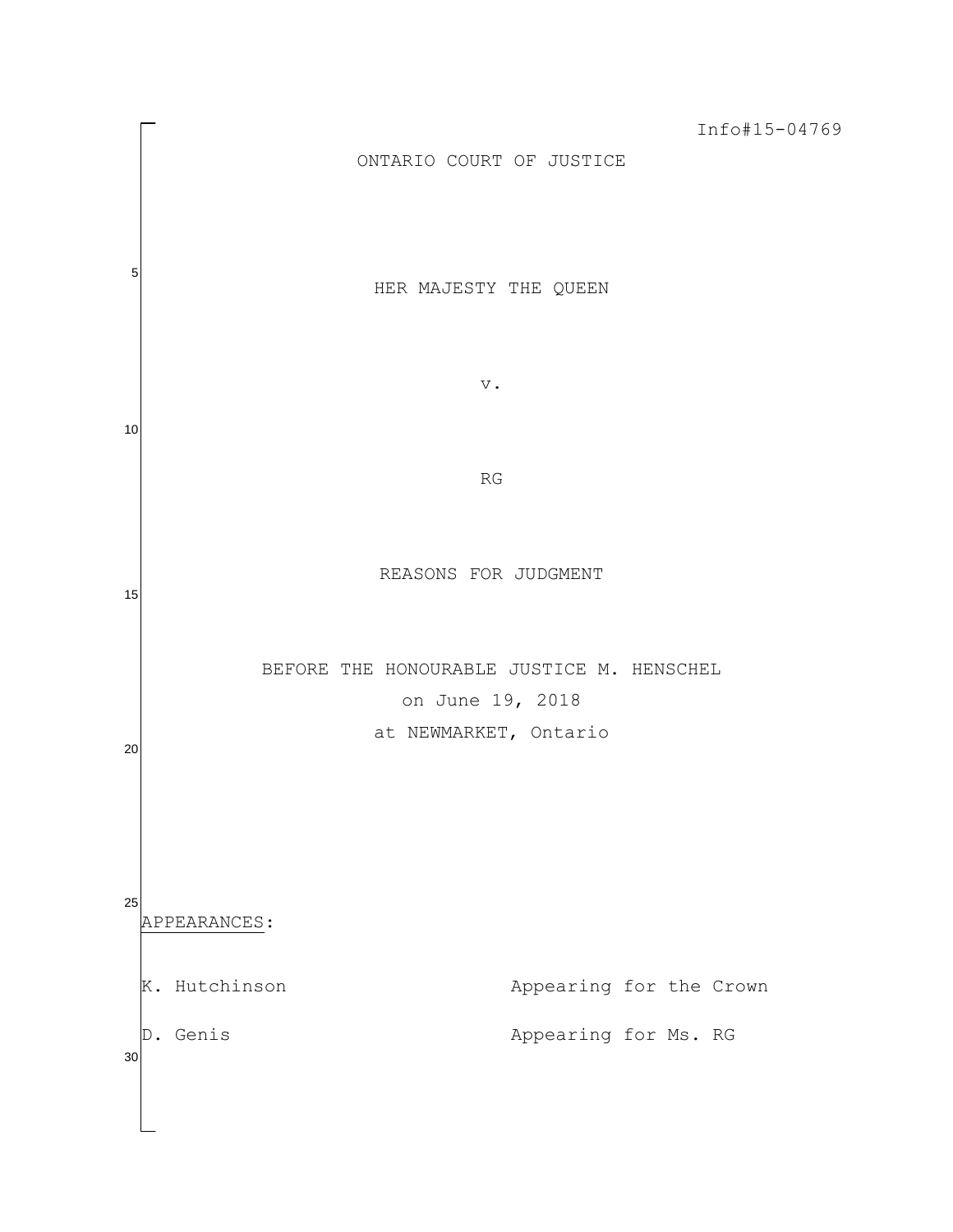TUESDAY, JUNE 19, 2018:

R E A S O N S F O R J U D G M E N T

 5 HENSCHEL, M - (Orally):

Ms. RG is charged that on or about the 13th day of June, 2015, in Richmond Hill that she, without reasonable excuse, failed to comply with a demand made to her by a peace officer to provide a sample of her breath as was necessary to enable a proper analysis to be made by means of an approved screening device, contrary to Section 254(5) of the *Criminal Code*.

The defence contends that there was no unequivocal refusal and also has raised a Section 7 issue, alleging that there was a breach of Section 7 as a result of the failure of the police to record the incident by the incar camera recording system. The following is a summary of the relevant facts in the proceedings.

On Saturday, June 13th, 2015, at about 2:26 a.m. Constable Jason Macedo and Constable Morris were dispatched to investigate a possible impaired driver that was being followed by a civilian witness. The witness was following the vehicle, which was described as a four door sedan, travelling northbound in the area of Yonge Street and Major Mackenzie Drive, in Richmond Hill. The witness indicated that the vehicle

25

10

15

20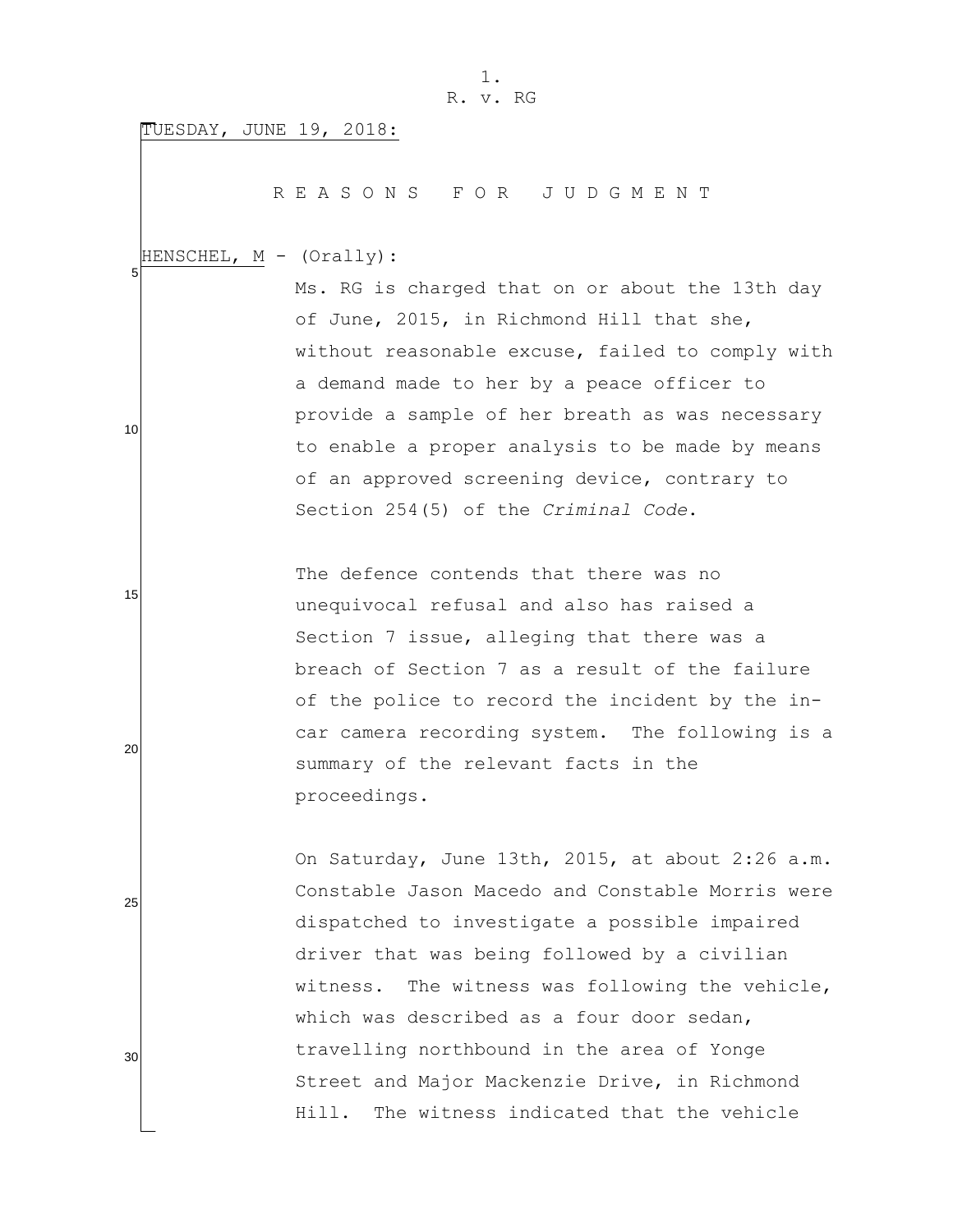was swerving into oncoming traffic. At about 2:32 a.m. Constable Morris located the complainant and learned that the witness had last seen the vehicle in the area of 19th Avenue and Delisle Street. Delisle Street runs north and south between 19th Avenue and Falling River Boulevard.

At 2:32 a.m. Constable Macedo arrived in the area of Delisle Street and Falling River Drive. Not far from the intersection of Delisle Street and Falling River Drive Constable Macedo saw a sedan parked in the driveway of the residence of 59 Falling River Drive, facing the garage. The vehicle was running and had its light on. There was a single female occupant in the driver's seat, later identified as Ms. Golparvar. The vehicle was the only running vehicle in the area and matched the general description of the vehicle provided by the complainant. As a result Constable Macedo believed the vehicle may be the one related to the impaired driving call. Constable Morris also arrived in the area of Delisle Street and Falling River Drive at approximately the same time as Constable Macedo. Constable Rudolf and Constable Richards were following Constable Morris. Constable Morris also noticed the running vehicle in the driveway of 59 Falling River Drive and he also concluded that it was related to the impaired driving call. Constable Macedo and Constable Morris both arrived at 59 Falling River Drive in

5

10

20

15

25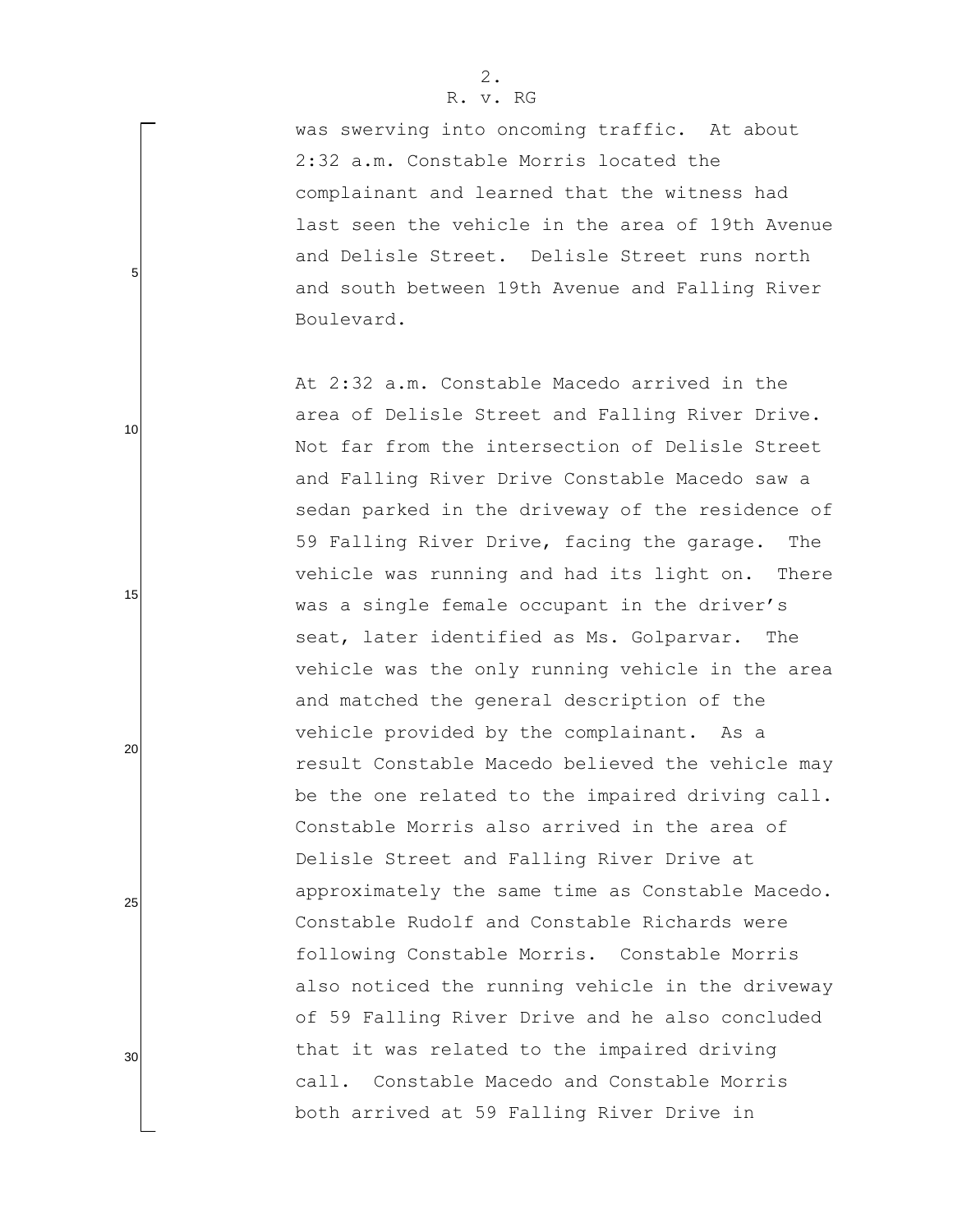separate cruisers at around the same time and approached the vehicle together. They were both in uniform.

Constable Macedo went to the window on the driver"s side and Constable Morris went to the passenger side. Ms. RG put down both her driver and passenger windows simultaneously. Constable Macedo told her that he was responding to a complaint about a possible impaired driver. He testified that at this point Ms. RG became argumentative when she spoke with him, saying 'are you serious?' after almost every question. Constable Macedo said that he could smell the odour of alcohol coming from her breath. He noted that her eyes were glossy and red and said that at 2:32 a.m. he formed the suspicion that she had alcohol in her body and asked her to exit the vehicle. He said when she did so he again noticed the smell of alcohol coming from her face at that point. After exiting the vehicle Ms. RG denied having consumed alcohol to the officer.

At 2:38 a.m. he read her an approved screening device demand and she indicted that she understood. Constable Macedo indicated that he obtained the approved screening device from Constable Rudolf, who had also responded to the scene shortly after Constable Macedo. Constable Macedo explained that a sample is provided into the device by blowing into a disposable

3. R. v. RG

5

10

15

20

25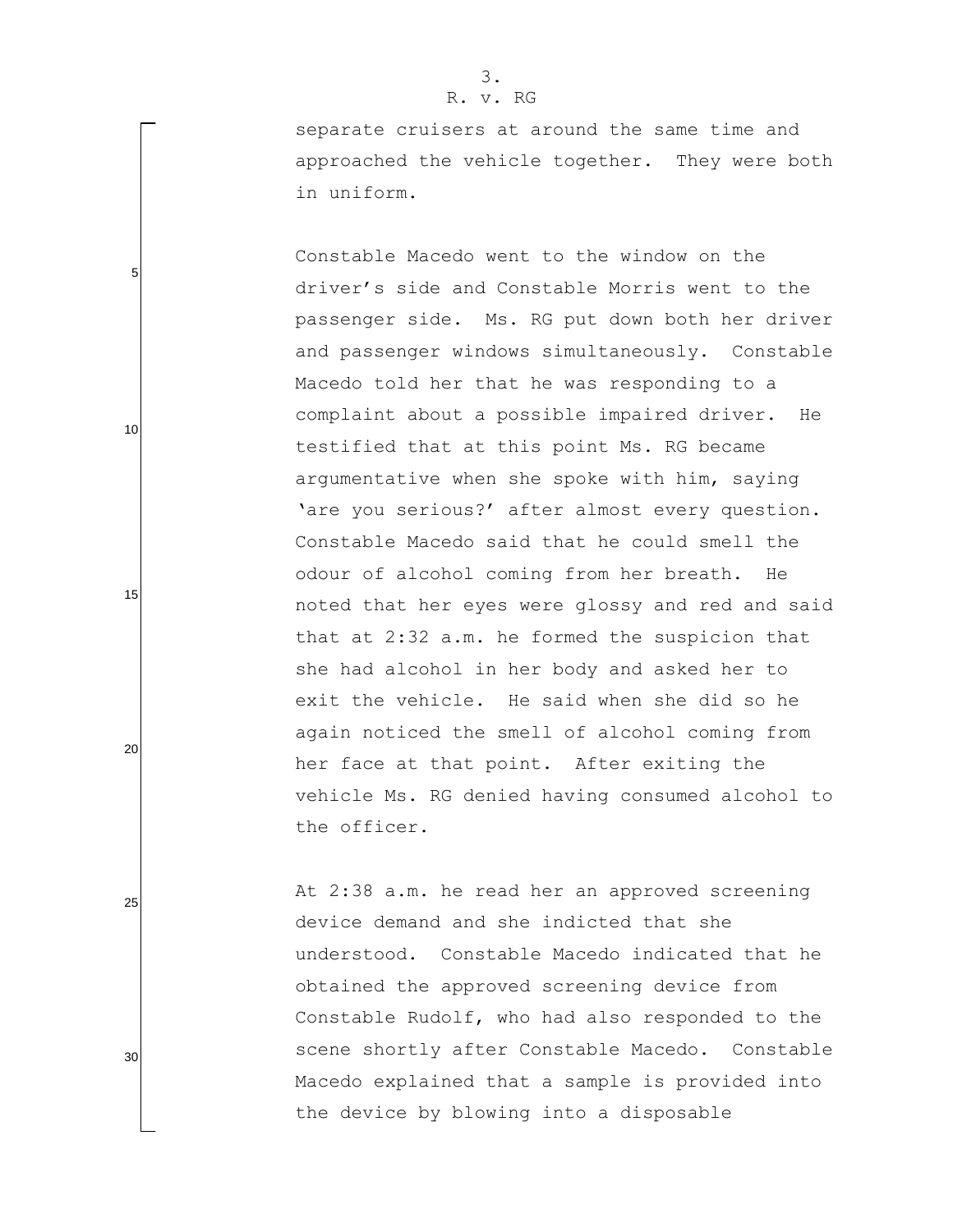mouthpiece attached to the ASD. The subject must put the mouthpiece in their mouth and make a firm seal and breathe continuously into the device for a few seconds. After the subject provides a continuous breath the device will analyse the breath and provide a reading of 'zero', 'alert' or 'warn', or 'fail', which indicates that the subject is "over 80".

After reading Ms. RG the approved screening device demand Constable Macedo testified that he explained how to provide a sample into the ASD. He told her to take a deep breath, to continue blowing until he told her to stop and to make sure that she kept a tight seal around the mouthpiece with her lips. He felt that Ms. RG understood him. After explaining how to provide a sample Constable Macedo tested the approved screening device at 2:40 a.m. He indicated he demonstrated how to provide a sample into the device. Constable Macedo testified that he passed the test and he then obtained a new mouthpiece and inserted it for Ms. RGto provide a test.

THE FIRST ATTEMPT

At 2:42 a.m. Ms. RG made a first attempt to provide a breath sample into the approved screening device. Constable Macedo believed that Ms. RG did not make a firm seal over the mouthpiece and that air was escaping and that as

25

5

10

15

20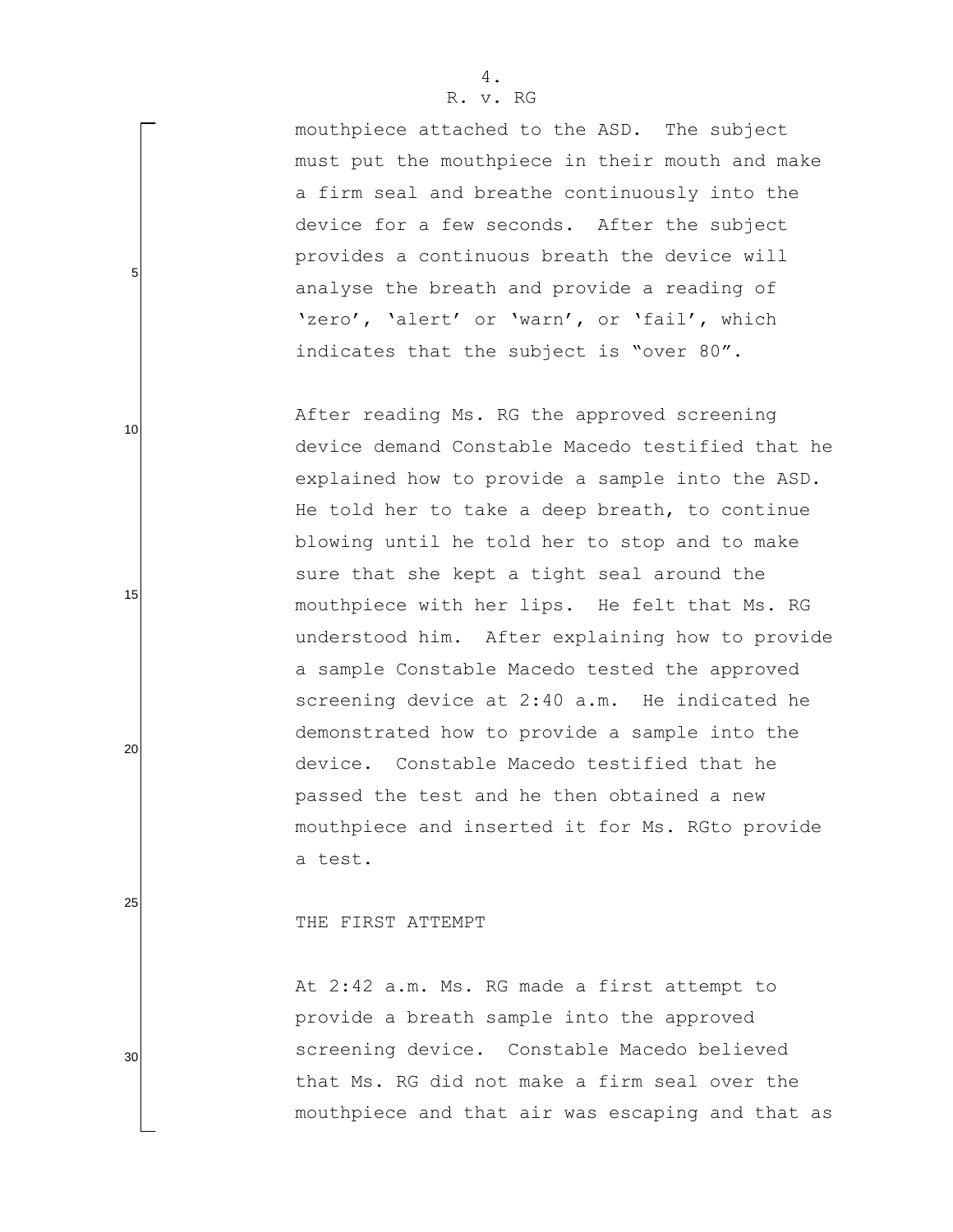5

10

15

20

25

30

a result the device registered an interruption. As a result of the interruption Constable Macedo reset the device and Ms. RG made a second attempt. Constable Macedo testified that Ms. RG made a loose seal at the rim of the mouthpiece and provided only very quick breaths, contrary to his instructions that she provide a continuous breath until he told her to stop. The device again registered an interruption. On the third attempt Constable Macedo testified that Ms. RG made a firmer seal but blew for only a second or less, rather than blowing continuously for a few seconds. The device again registered an interruption. Constable Macedo testified that after each failed attempt he explained the problem with the sample to Ms. RG and emphasized that there needed to be a long continuous breath until he told her to stop. On the fourth attempt Constable Macedo testified that Ms. RG again did not blow long enough. Following the fourth attempt Constable Macedo told Ms. RG that she was only going to be given two more attempts because he believed that she was purposely not providing a sample into the device.

## THE FIFTH ATTEMPT AND SIXTH ATTEMPTS

Constable Macedo testified that on the fifth attempt Ms. RG formed a loose seal on the mouthpiece and provided only a one second breath into the device. The sample was not sufficient

5.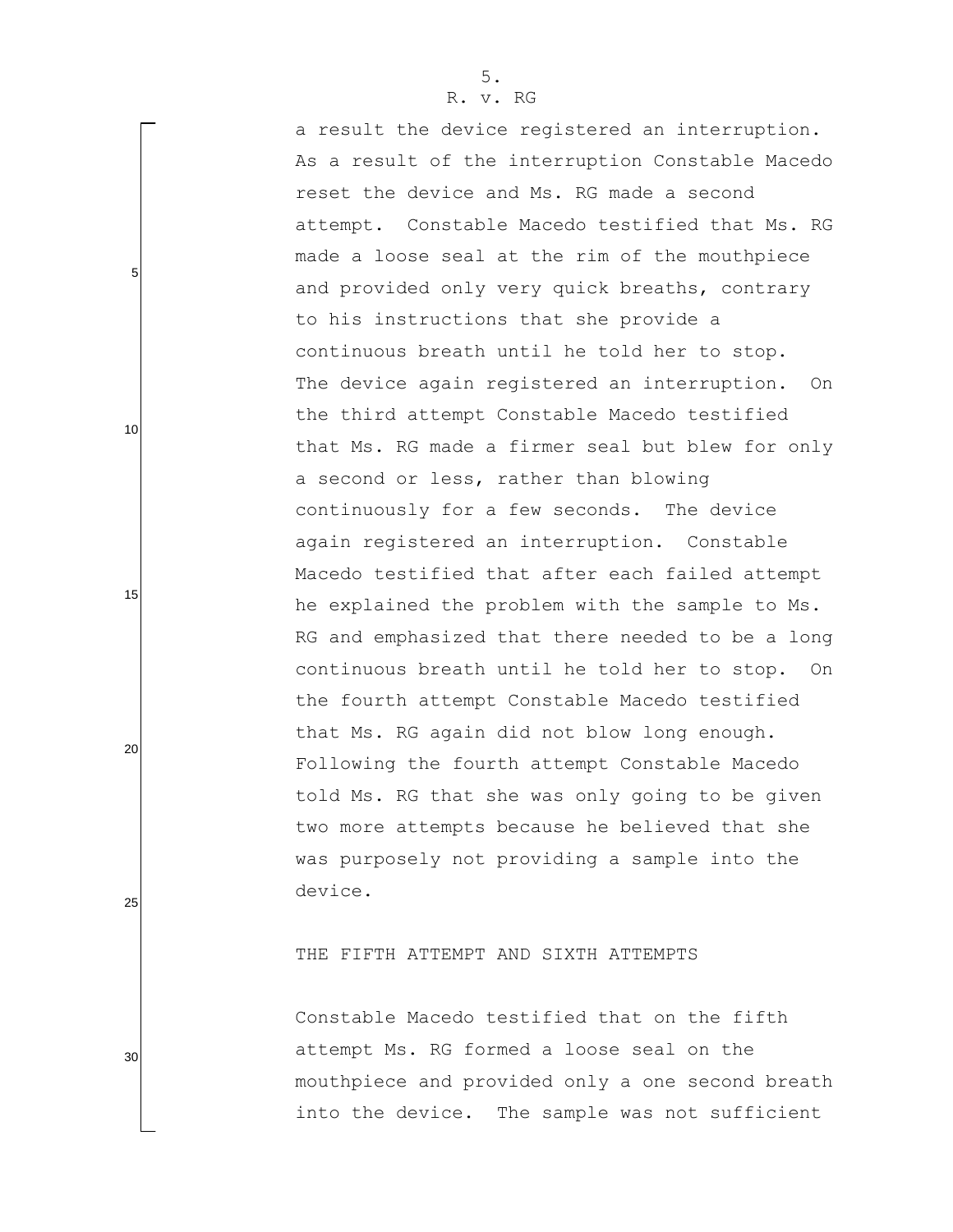and he told her that the next attempt would be her last try. Prior to the sixth attempt Constable Macedo had Ms. RG blow into the mouthpiece before attaching it to the device. She was able to do so without difficulty. When Ms. RG made the sixth attempt he said that she again formed only a loose seal over the mouthpiece and he believed that only air was escaping. She blew for only one second, stopped and then provided another quick breath. The ASD again registered an interruption. Constable Macedo testified that at no point did Ms. RG appear to suffer from shortness of breath and that when speaking she appeared boisterous and vocal. Constable Macedo inspected the mouthpiece and saw no issues with it. He said that he did not believe that there was any language barrier that impacted Ms. Golparvar's ability to understand. He acknowledged in cross-examination that he did not warn Ms. RG that it was a criminal offence to fail or refuse to provide a sample.

Constable Morris testified that he also did not believe that Ms. RG was properly blowing into the ASD. Rather, she was providing short quick breaths and was not making a tight seal around the mouthpiece. He testified that during the four initial unsuccessful attempts Ms. RG was arguing with the officers between the breaths. He said that at the outset Constable Macedo provided Ms. RG with an explanation of how to

5

10

15

20

25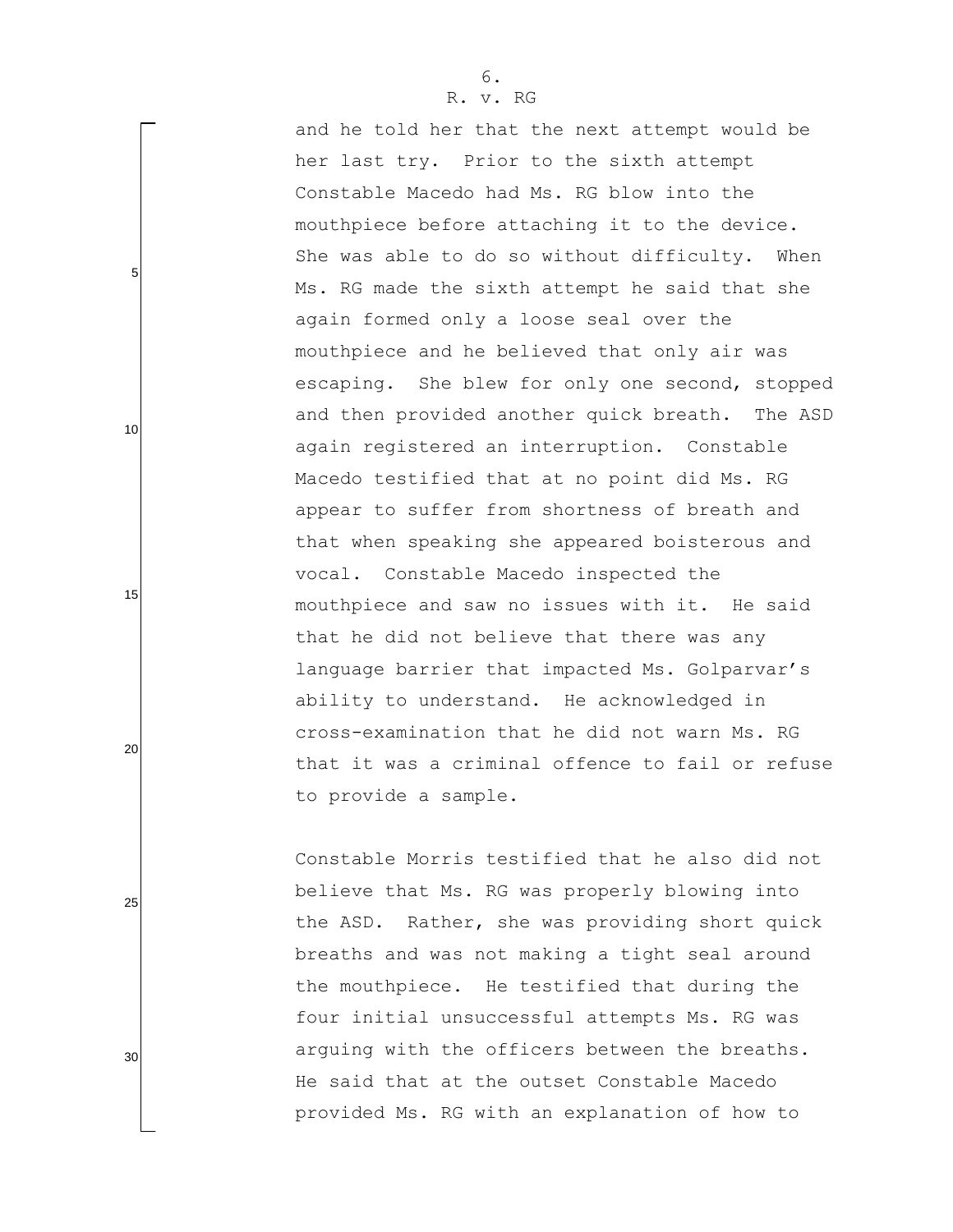provide a breath sample and that after the initial four attempts Constable Macedo cautioned Ms. RG about the criminal consequences of failing to provide a sample and that charges might flow from failing to do so and that he made a note of it at the time. Constable Morris said that after she was cautioned Ms. RG continued to blow in the same manner she had previously, failing to provide a proper sample. He said that she was not paying attention, constantly arguing and was stating that she was not drunk. He indicated that she was given six opportunities to provide a sample prior to her arrest. He testified that during the attempts he could hear air escaping and believed that she was not blowing long enough. He believed that she was placing her tongue over the mouthpiece and that her cheeks were filling with air. He did not think she had any difficulty in understanding, in part because she was able to clearly relate her upset to the officers.

Constable Macedo and Constable Morris testified that as a result of Ms. Golparvar's failure to provide a proper sample, at 2:47 a.m. Constable Macedo placed Ms. RG under arrest for failing to provide a breath sample into an approved screening device. This was approximately five minutes after she made her first attempt. Following her arrest Constable Macedo placed Ms. RG in Constable Rudolf"s cruiser and Constable Morris read her the rights to counsel.

25

20

5

10

15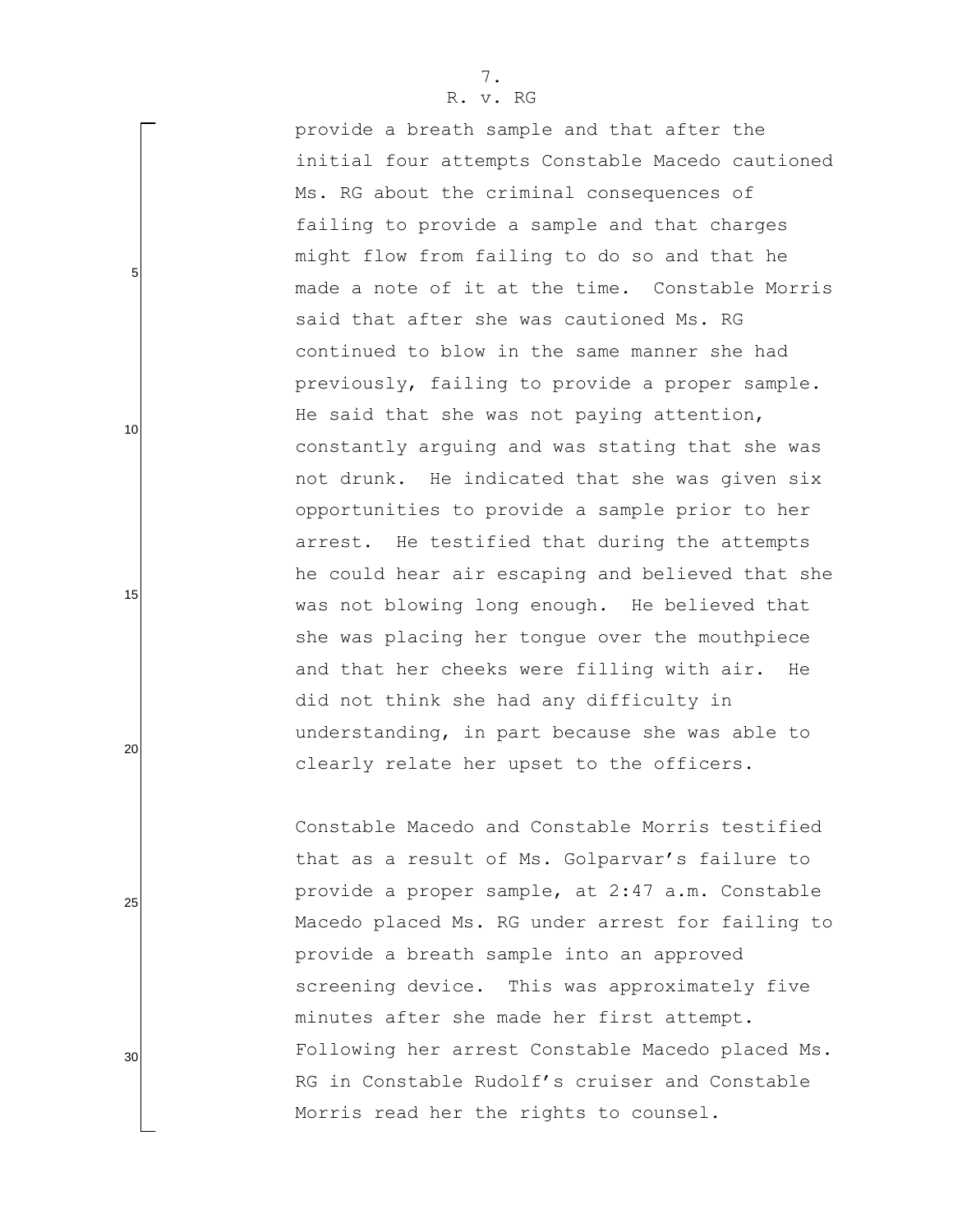Constable Macedo said he could not recall Ms. RG requesting another opportunity to provide a sample after she was arrested and placed in the cruiser. Constable Morris, when cross-examined about whether Ms. RG asked for another opportunity to provide a breath sample indicated that it was possible. Constable Morris testified that as they were dealing with Ms. Golparvar, several of the occupants of 59 Falling River Drive began yelling at the police officers. He said that multiple requests were made for the residents to stop communicating with Ms. RG and to stop yelling at the police and that they were cautioned with obstructing the police. He indicated that a male individual was the most vocal.

Constable Morris indicated that Ms. RG was released from the scene at 3:30 a.m. on an Appearance Notice and he said that at the time of her release she was still irate with the police and returned to her residence.

There were numerous officers that became involved in the investigation of Ms. RG. Constable Macedo and Constable Morris primarily dealt with Ms. RG. Constable Rudolf arrived in a separate cruiser at approximately the same time as Constable Macedo and Constable Morris and provided the approved screening device. Constable Richards and Constable Hodges were also present at points in the area of 59 Falling

20

15

5

10

25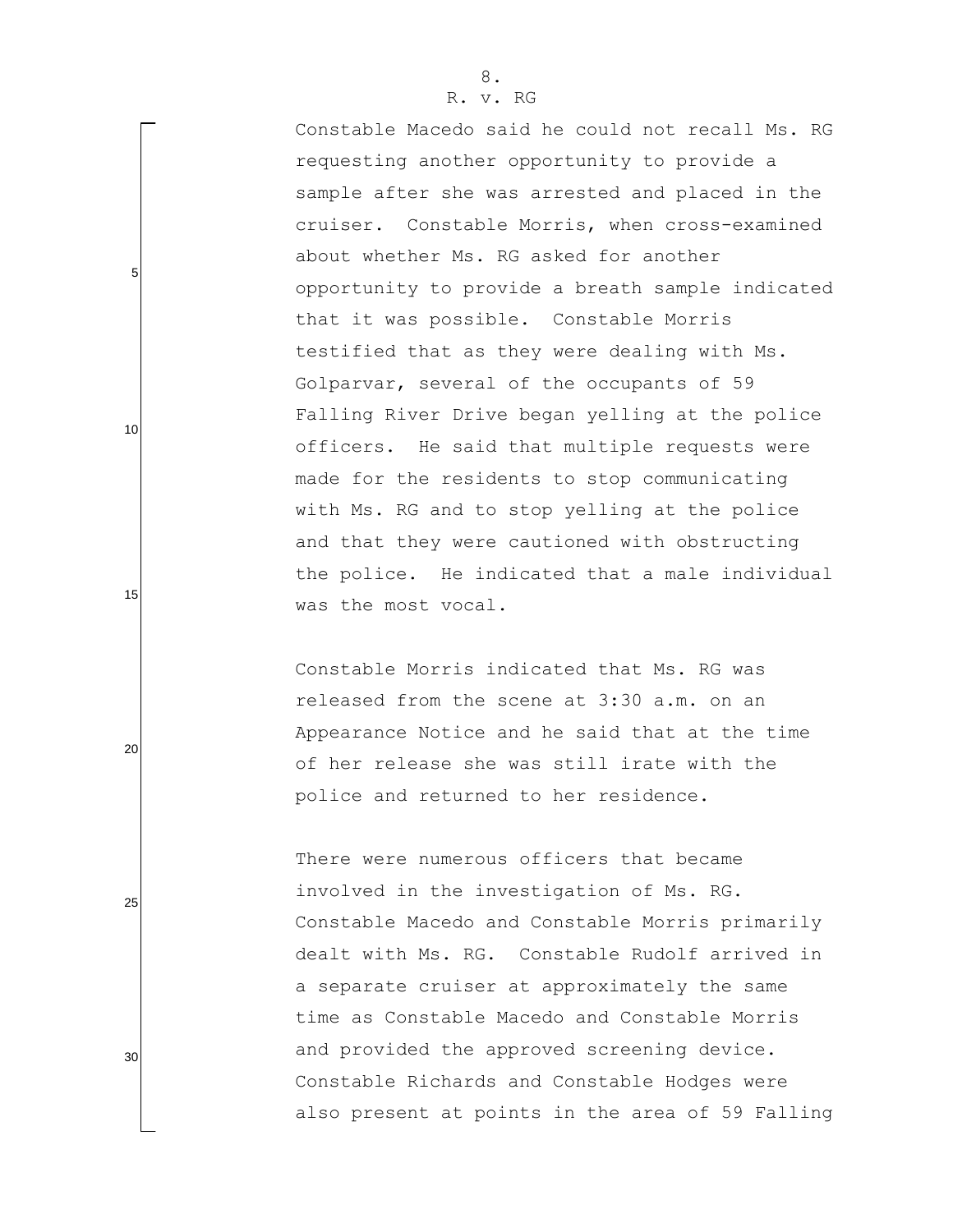River Drive.

5

10

15

20

25

30

Constable Hodges was alone in his police cruiser. He responded to the call at about 1:38 a.m. He did not believe that he had any direct involvement with Ms. RG. His primary involvement was to take a statement from a civilian witness who had originally contacted police in the area of Devonsleigh and 19th Avenue. During the investigation there were five officers at the scene and five cruisers. Constable Hodges was not present for all of the investigation.

None of the officers activated their in-car camera systems when they were dealing with Ms. RG prior to her arrest. Constable Rudolf's incar camera system was activated when Ms. RG was placed in the rear of Constable Rudolf"s cruiser.

In cross-examination Constable Macedo acknowledged that he did not engage his in-car camera recording system and as a result his dealings with Ms. RG prior to the point that she was placed in the rear of Constable Rudolf's cruiser were neither audio nor video recorded. Constable Macedo testified that the in-car camera system will engage automatically when a cruiser"s emergency lights are activated but in this case he did not utilize his emergency lights. The in-car camera recording system can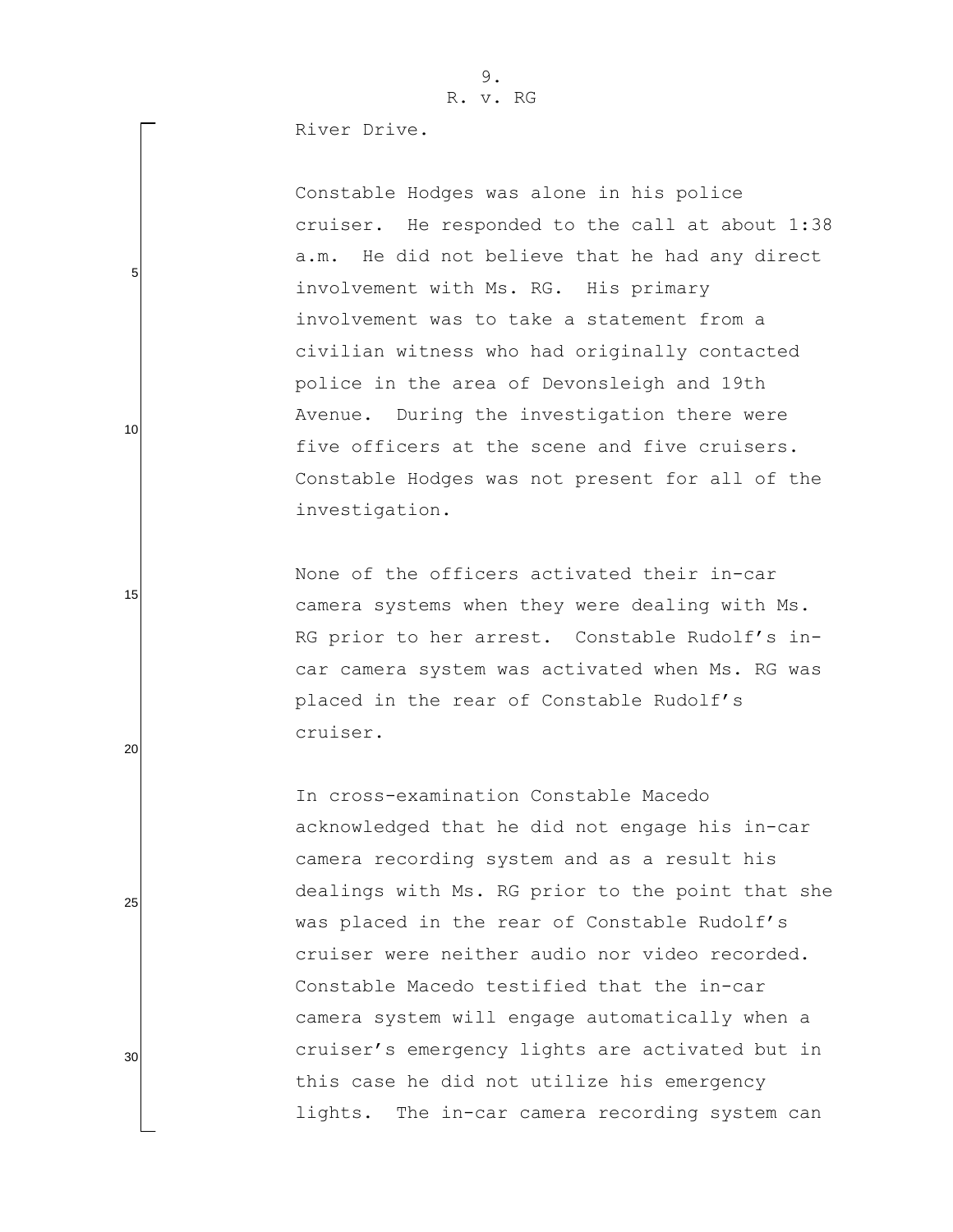5

10

15

20

25

30

also be manually activated by pushing a button and in this case he said that he did not engage the in-car camera system because he accidentally forgot to manually activate it.

Constable Macedo was cross-examined with respect to the York Regional Police Command Directive for use of the in-car camera system. The parties agreed that the directive provides as follows: "In addition to any investigative contact the in-car camera system should be used to record significant events or where video evidence would be useful, such as a) impaired operation investigations, b) when conducting approved screening device interviews, c) when conducting standardized field sobriety tests, d) when engaged in suspect apprehension pursuits or e) any situation where, based on the officer's experience and judgment an audio/visual record of the event would be beneficial to the investigation or officer and public safety."

Constable Macedo testified that he was aware of the command directive and understood that it indicates that the in-car camera recording system should be activated for impaired driving investigations when practical or possible. He understood the wording to be permissive rather than mandatory since it references that an officer should utilize the in-car camera system rather than requiring that an officer shall utilize it for impaired driving and related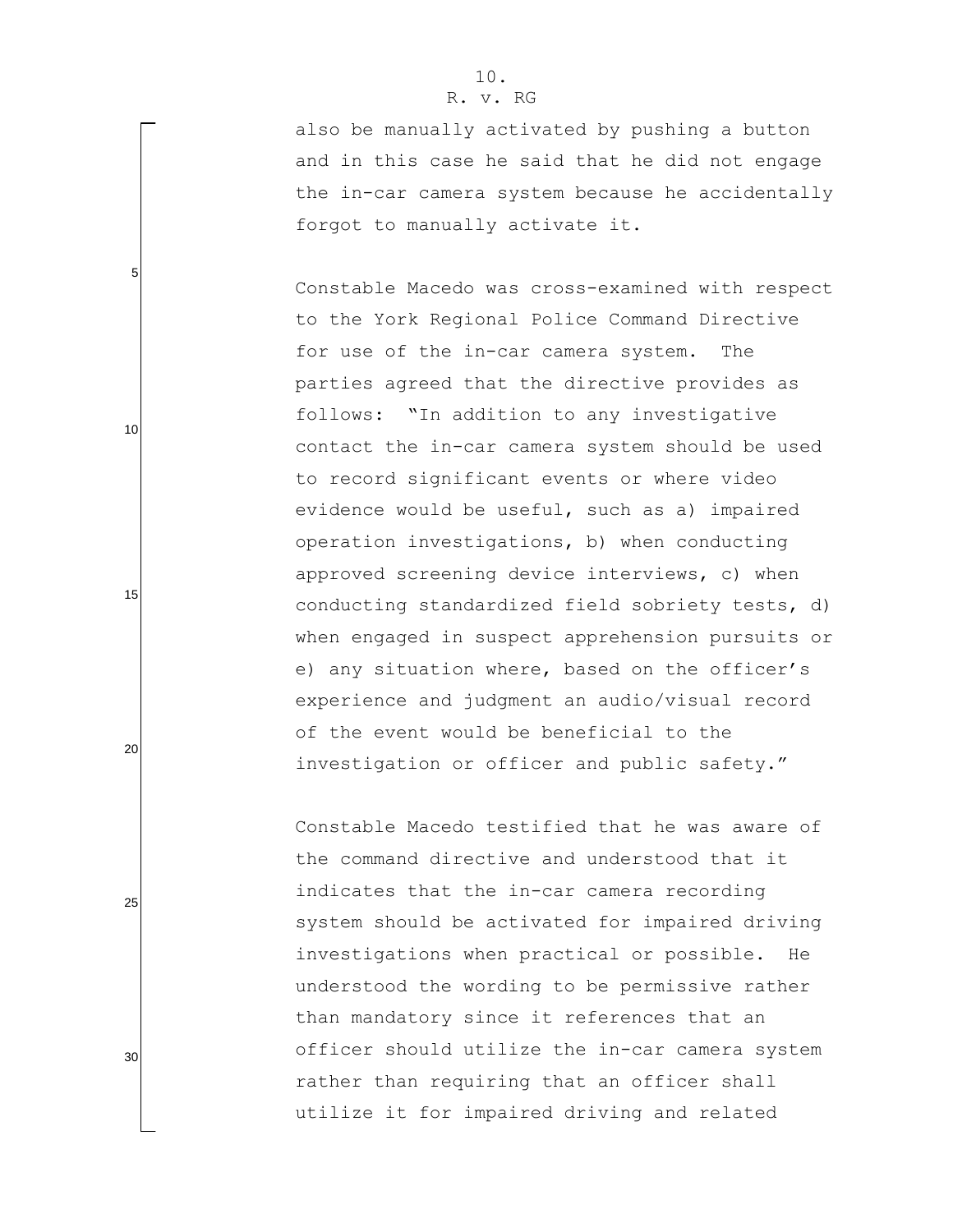investigations.

Constable Macedo was asked about his general practise regarding activation of the in-car camera manually. He responded that it is factdependant and that each case is different. He also indicated that sometimes in dynamic situations he may forget to activate the in-car camera system and that he has forgotten to do so in the past. He agreed that it would have been best for the video to be engaged but that he forgot to do so.

Constable Morris testified that he also forgot to engage the in-car camera system by mistake. He explained that the ICC is normally activated by engaging the emergency lights and he forgot to engage the ICC because of everything that was going on. He indicated that he wished he would have engaged his in-car camera system. He also advised that at the time that he approached the vehicle in the driveway he did not know for certain what the problem was and that the issue may involve a medical difficulty or situation that may have been urgent. As a result he forgot due to other things on his mind. Constable Morris testified that he was also aware of the York Regional Police Policy Directive on the use of the in-car camera system.

In terms of his general use of the in-car camera

30

25

5

10

15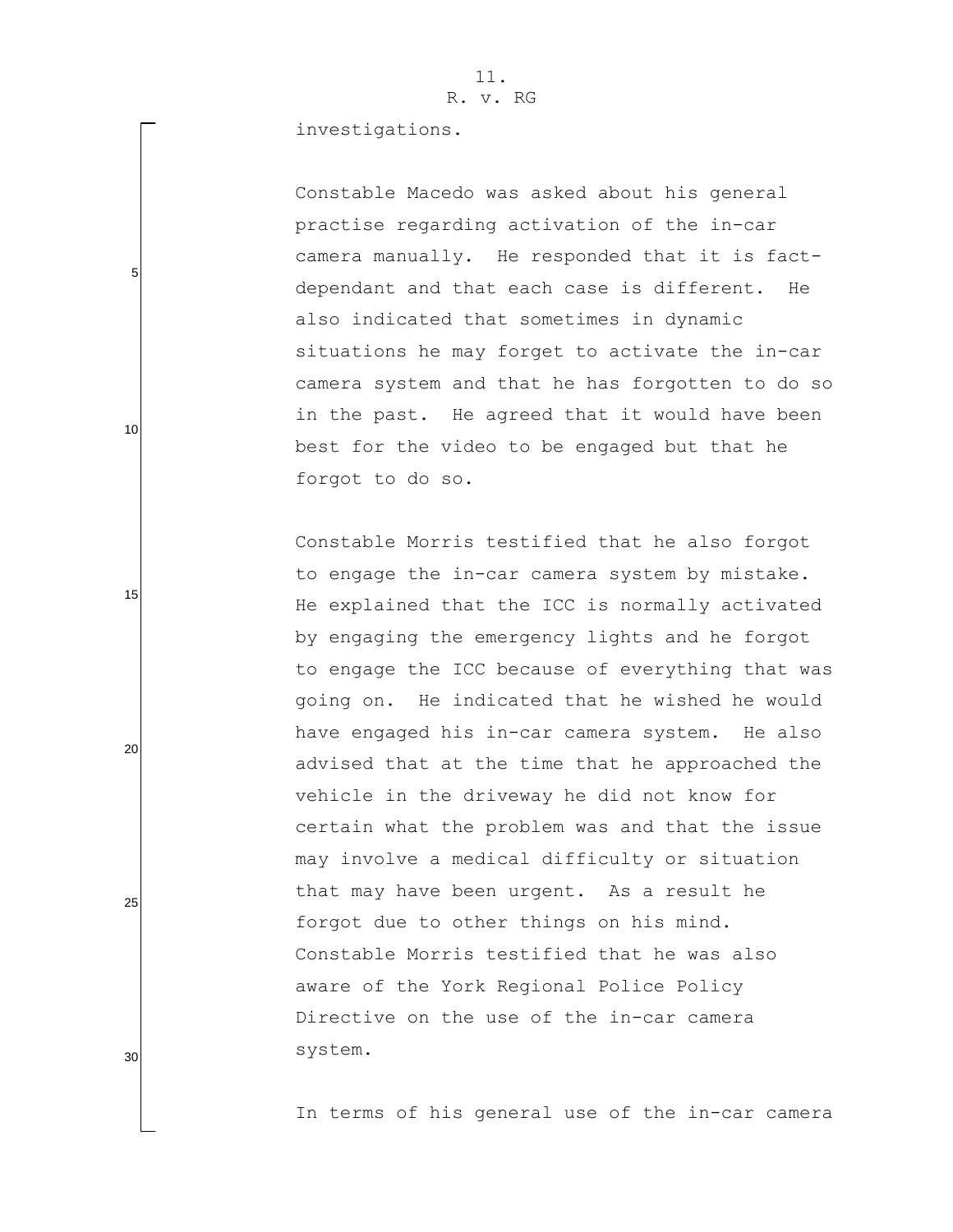system he indicated that where the system is not activated by emergency lights then if he is close enough to the cruiser he will activate it during an investigation. He was not sure how far away he was in this instance. Constable Rudolf also testified that she was present at 59 Falling River Drive when Constable Macedo and Constable Morris were dealing with Ms. RG and attempting to obtain a breath sample into the approved screening device. Constable Rudolf attended in a separate cruiser. She testified that she did not activate her in-car camera system because she did not think to do so at the time. Constable Rudolf explained that typically in an impaired driving investigation the investigation starts with a traffic stop and in those cases the in-car camera system comes on automatically with activation of emergency lights. Constable Rudolf did manually activate the in-car camera system when Ms. RG was placed in her cruiser.

Constable Richards testified that she also responded to 59 Falling River Drive on June 13th, 2015. She was alone in a marked cruiser and was present at the scene during Constable Macedo and Constable Morris' interactions with Ms. RG. Constable Richards testified that she did not turn on her in-car camera system because she forgot to do so and she was not dispatched specifically to the call. She heard the call and decided to attend to offer assistance.

25

5

10

15

20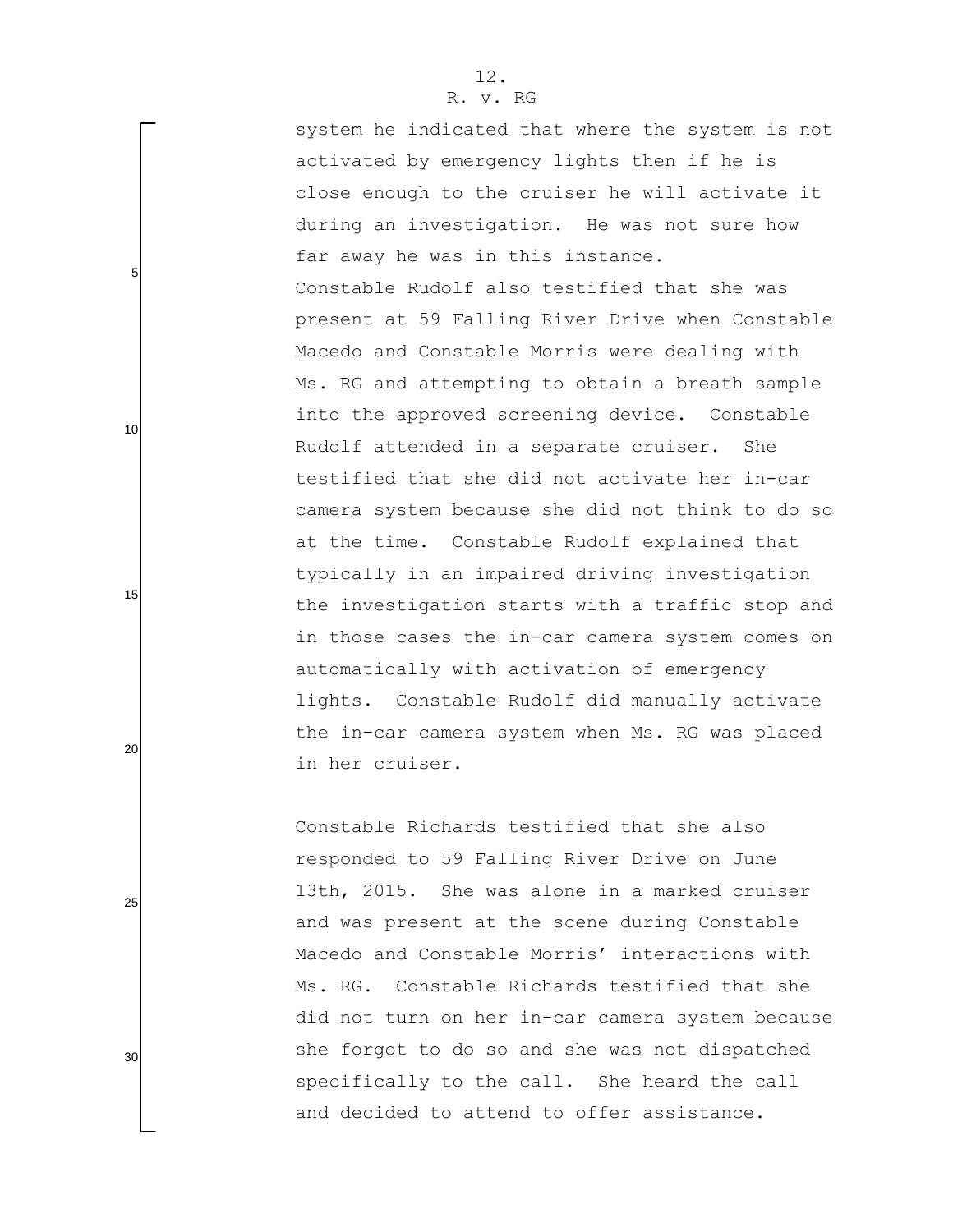5

10

15

20

25

30

Constable Hodges also indicated that he did not engage his in-car camera system. Although he was not certain of the wording of the York Regional Police directive with respect to use of the in-car camera system where there are ASD tests and whether it refers to "an officer shall' or 'may use' the in-car camera system, he was confident that he was not required to do so because his primary involvement was to take a witness statement.

Ms. RG testified that on June 13th, 2015, she was sitting in the car in the driveway at 58 Falling River Drive, listening to music and talking on her cell phone when she was suddenly approached by the police from all directions. She said that a flashlight was shone on her face and at first she did not realize that it was police officers approaching her. Although she initially testified that the officers did not tell her why they were there and she did not understand why she had to provide a breath sample a short time later in her evidence she said that the police did tell her that they had received a call about an impaired driver. She said that she had not been drinking and that any smell noted by the officers may have been attributable to perfume or cigarette smoke. Ms. RG said that there were at least five officers present at the scene and indicated that it included those who had testified, at that time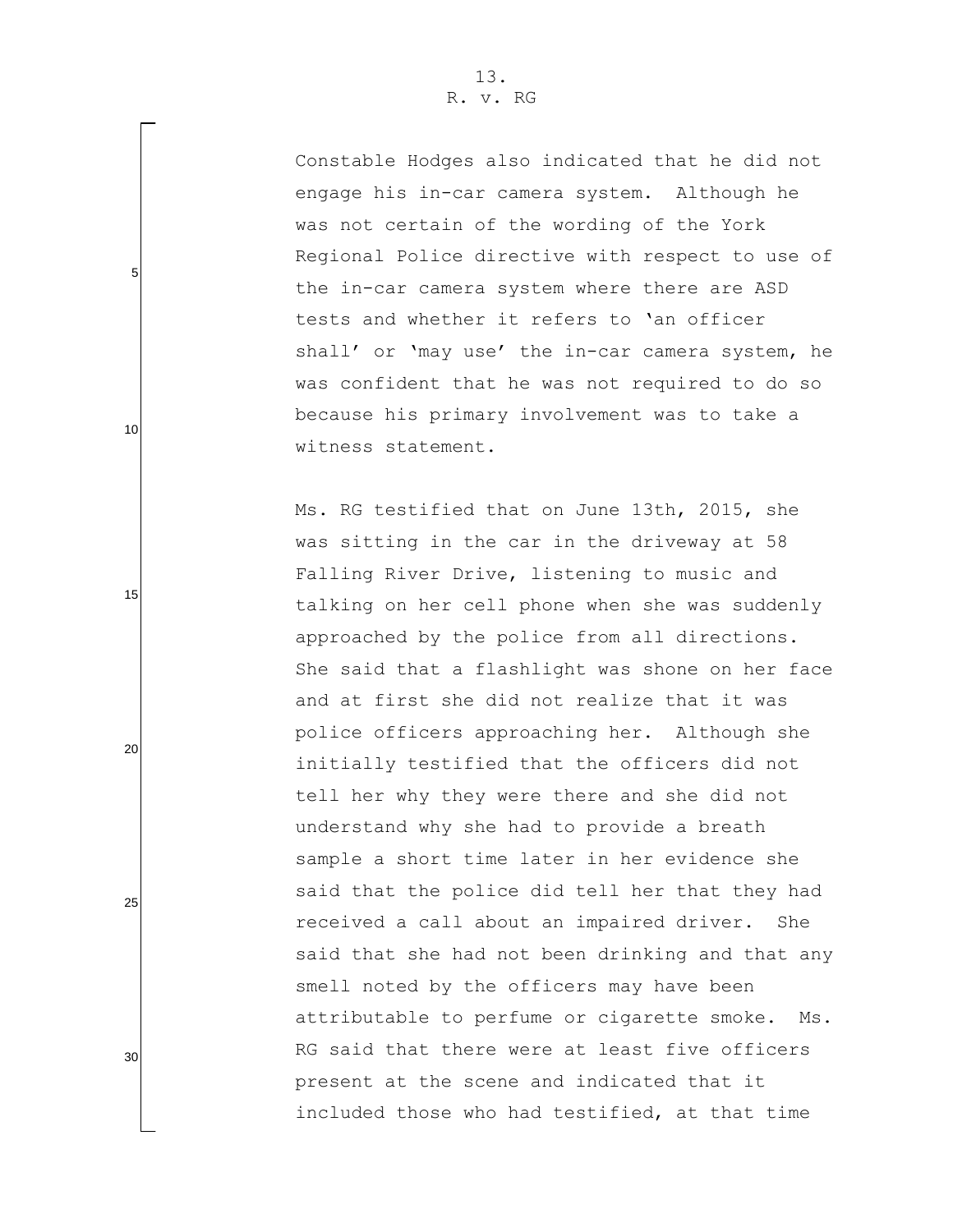5

10

15

20

25

30

referring to Constable Macedo, Constable Morris and Constable Rudolf and Constable Richards. She said there was also a fifth officer present.

Ms. RG testified that when Constable Macedo demanded that she provide a sample of her breath into the approved screening device that she did her best to provide a sample. She said that she had difficulty understanding the instructions because there were multiple officers around her, giving her instructions and talking at the same time and it was very noisy around her. She said that the officers were being rude to her, using bad words and making fun of her. She said that while she could not recall the specifics of the instructions she was given, the only instructions were essentially to hold on to the device and blow and she did not know how to blow properly. She testified that she had problems blowing continuously due to breathing problems and the fact that her throat gets irritated. She also later added that she had bronchitis the previous year and that her throat was irritated and that she told the officer that it was hard for her to blow. She said this is why she stopped between the blows. She believed that the length of time from her first attempt to the last attempt was about two minutes, as opposed to five minutes, and that she was given four opportunities rather than six. She said that she was not warned that it was a criminal offence to refuse to provide a sample or that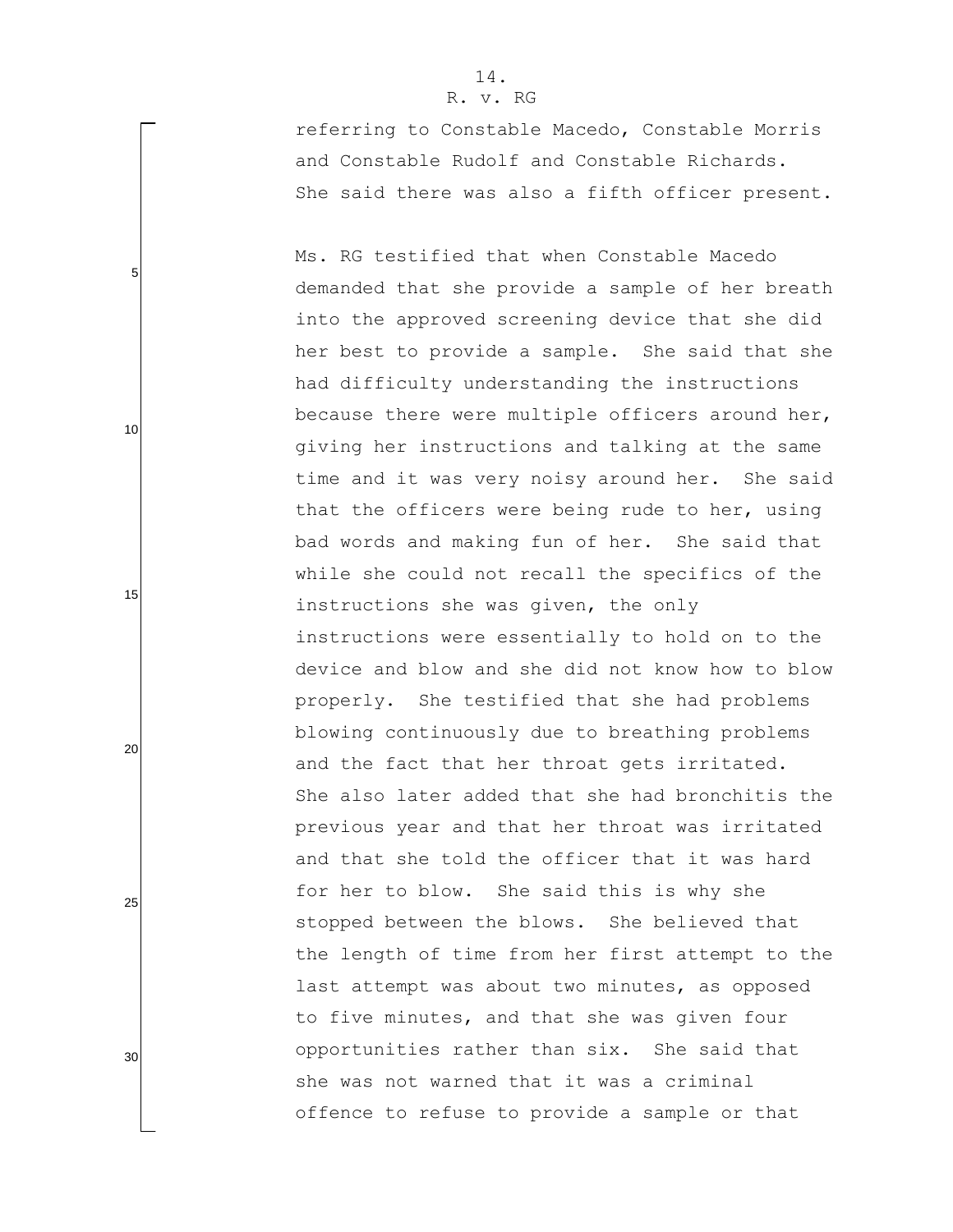she would be suspended for 90 days.

Initially in her examination in-chief she said that had she been told about the criminal consequences she would have acted differently and would have blown properly into the device. She also testified that she felt that with every attempt she was improving and would have been able to successfully provide a sample if given further opportunities. Later in crossexamination she acknowledged that she knew she had to blow into the device. She testified that following her arrest she asked for another opportunity to provide a sample but the police refused to allow her another opportunity.

The defence also called a friend of the accused by the name of Isman Shahariari. Mr. Shahariari lived in the basement apartment of 59 Falling River Drive and was a family friend of Ms. RG. He owned the vehicle that she was driving on the night in question. He testified that that night he was home and at around 2:30 a.m. heard noises that he believed was screaming or crying. He went to the front door and saw about six cruisers parked in front of the house. He said that police officers were talking to Ms. RG. He saw two officers that were by his vehicle and approached them and asked what was going on. He said that the officer that he approached asked him who he was and what his relationship was to Ms. RG. He said that the officer told him that

10

5

20

15

25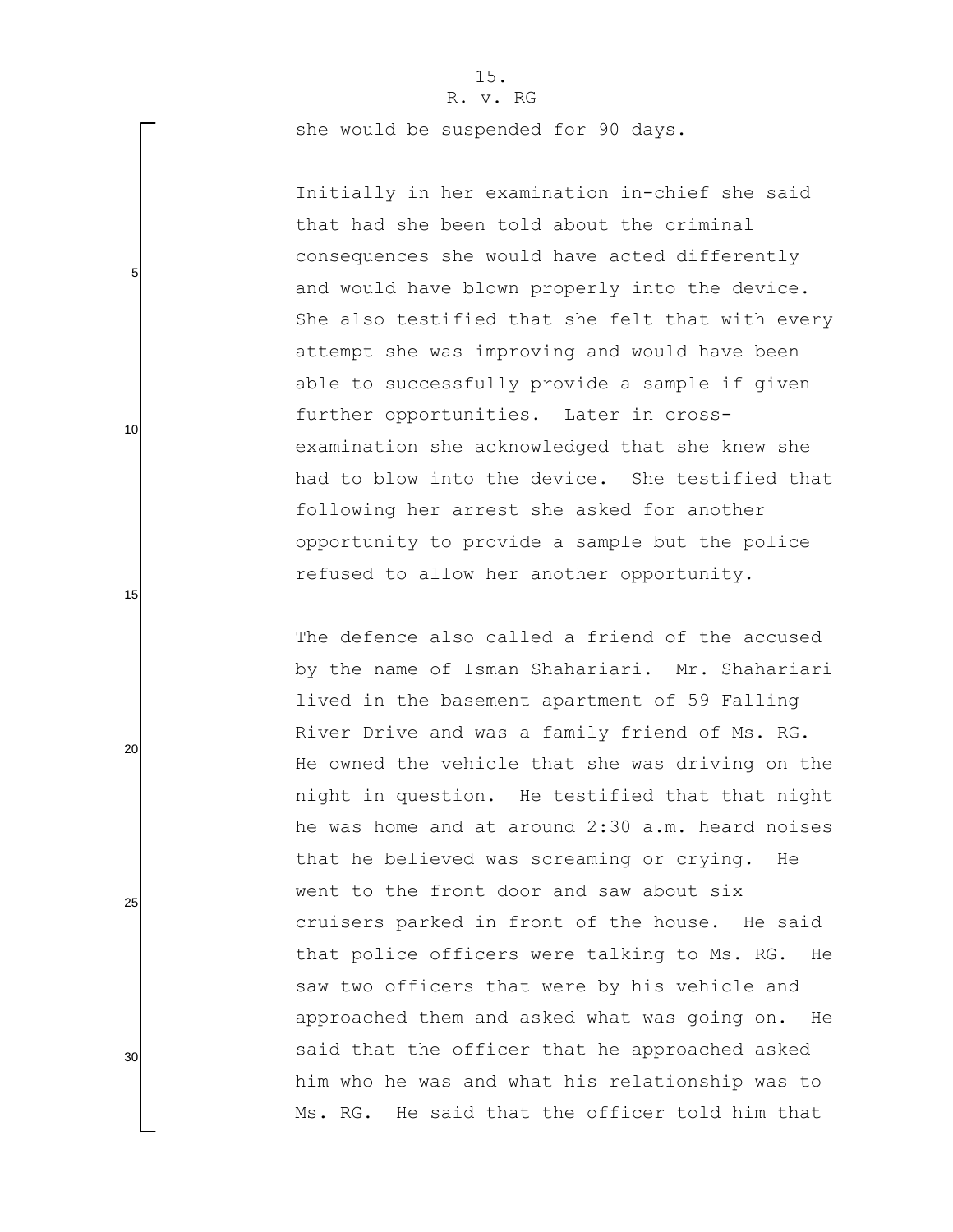the matter did not concern him and he should go in the house. He told the officer that he lived there and wanted to know what was going on. He asked why Ms. RG was being arrested and the officer told him that he should go back in the house or he would be arrested. He said that at that point a female officer pulled him aside and explained to him why they were there. He also testified that he saw the officers trying to obtain a breath test from Ms. RG. He said that he believed that the officers made four attempts and it was at that point that they placed her under arrest. He said that Ms. RG was screaming and repeating that she wanted to try again. He said that he thought the officers were aggressive, that they were not professional were using unnecessary force he said what he saw scared him. He felt that what was taking place was not right.

SUMMARY OF THE LAW

5

10

15

20

25

30

Section 254(5) of the *Criminal Code* makes it an offence to fail or refuse to comply with a demand under Section 254(2) of the *Criminal Code*. The section provides that "Everyone commits an offence who, without reasonable excuse, fails or refuses to comply with a demand made under this section." To establish the offence of refusing to comply with an approved screening device demand the Crown must prove that 1) a proper demand has been made, 2) a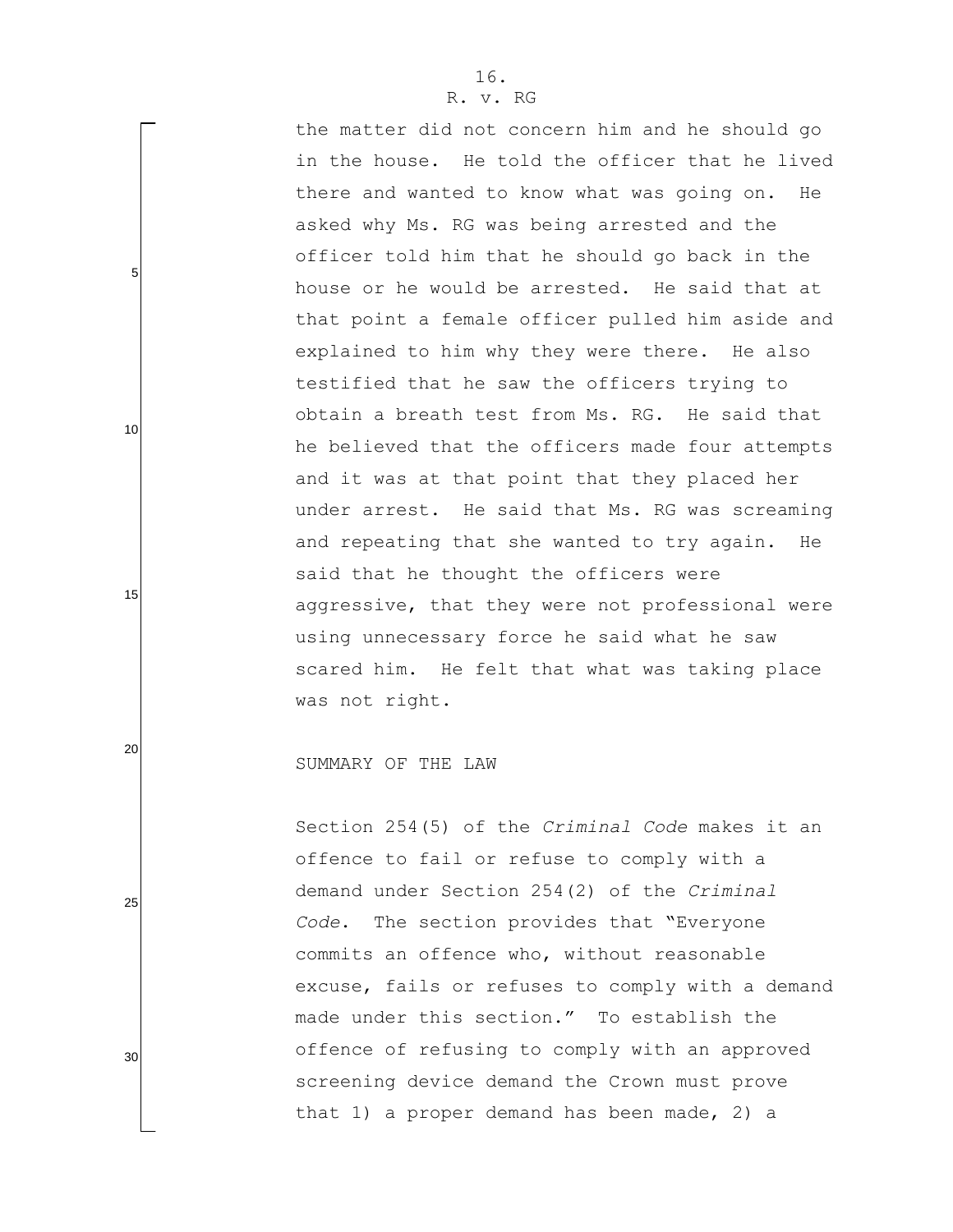failure or refusal to provide the required breath sample occurred and 3) the detainee intended to fail or refuse to provide the required sample. See Grant, 2014 ONSC 1479, at para 81.

There is division in the law regarding whether the offence should be treated as a specific intent or a general intent offence. Section 254(5) is silent as to the *mens rea* and as a result there is a strong line of authority which suggests that where the actus reus is the doing of some immediate act without any ulterior consequence, then knowledge or recklessness as to the doing of the prohibited act, is a sufficient *mens rea*. For the reasons articulated by Justice Code in R. v. Porter 2012ONSC 3504 I am satisfied that Section 254(5) is a general intent offence.

As a general intent offence what the Crown must prove is knowledge or cognitive awareness of the doing of the act. The accused must perform the *actus reus* consciously and be aware of refusing to comply with a police demand but an additional subordinate criminal intent to break the law or refuse unlawfully is not required. There must be a general or basic intent in relation to the prohibited act. Knowledge is the basic *mens rea* and is distinct from an accused's motives and excuses. The Crown need not establish the reason why the accused refused.

5

10

15

20

25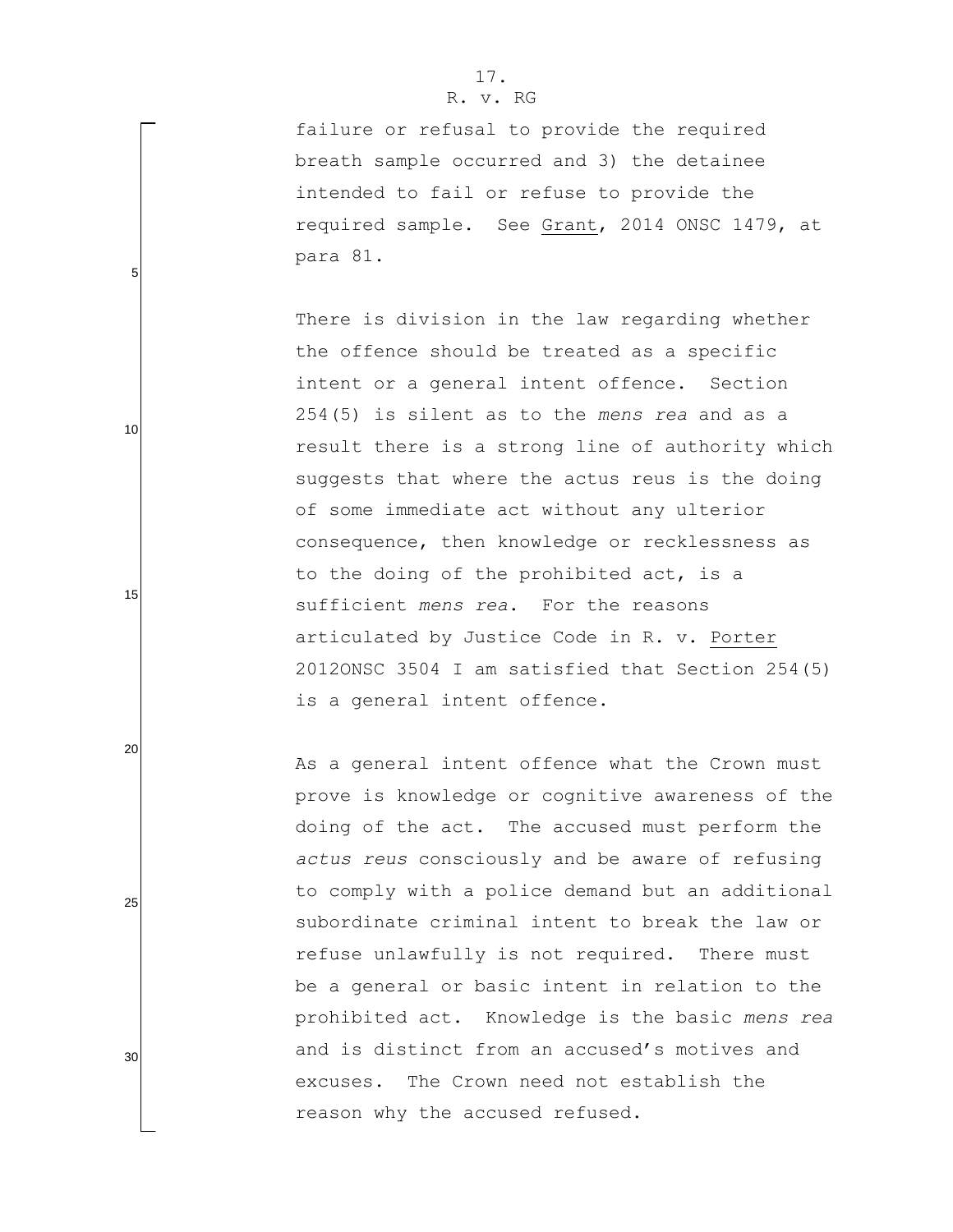In reaching the conclusion in Porter that failing to provide a breath sample is a general intent offence Justice Code observed that parliament included the term "wilfully" in the old Section 666(1) offence of "fails or refuses to comply" with a probation order. The use of the word "wilfully" caused the Supreme Court of Canada to conclude in R. v. Docherty (1981) 51 CCC 3d(1) the language was indicative of a legislative concern for a relatively high level of mens rea that was akin to purpose. Subsequent to Docherty parliament enacted the modern offence of fails or refuses to comply with a probation order in Section 733.1 and removed the old "wilfully" requirement while adding "a reasonable excuse" defence. This was a legislative reversal of the Supreme Court's finding that failing to comply with a probation order was a specific intend offence. Section 254(5) tracks the language of the amended offence of fail to comply with probation, language which points to the offence being one of a general rather than specific intent. The defence of reasonable excuse is engaged only after the Crown has proven a proper demand and a failure or refusal to comply with that demand. A reasonable justification or excuse refers to some matter that is extraneous to the existence of the essential elements of the offence that justifies or excuses actions that would otherwise constitute the crime. An accused who

5

10

15

20

25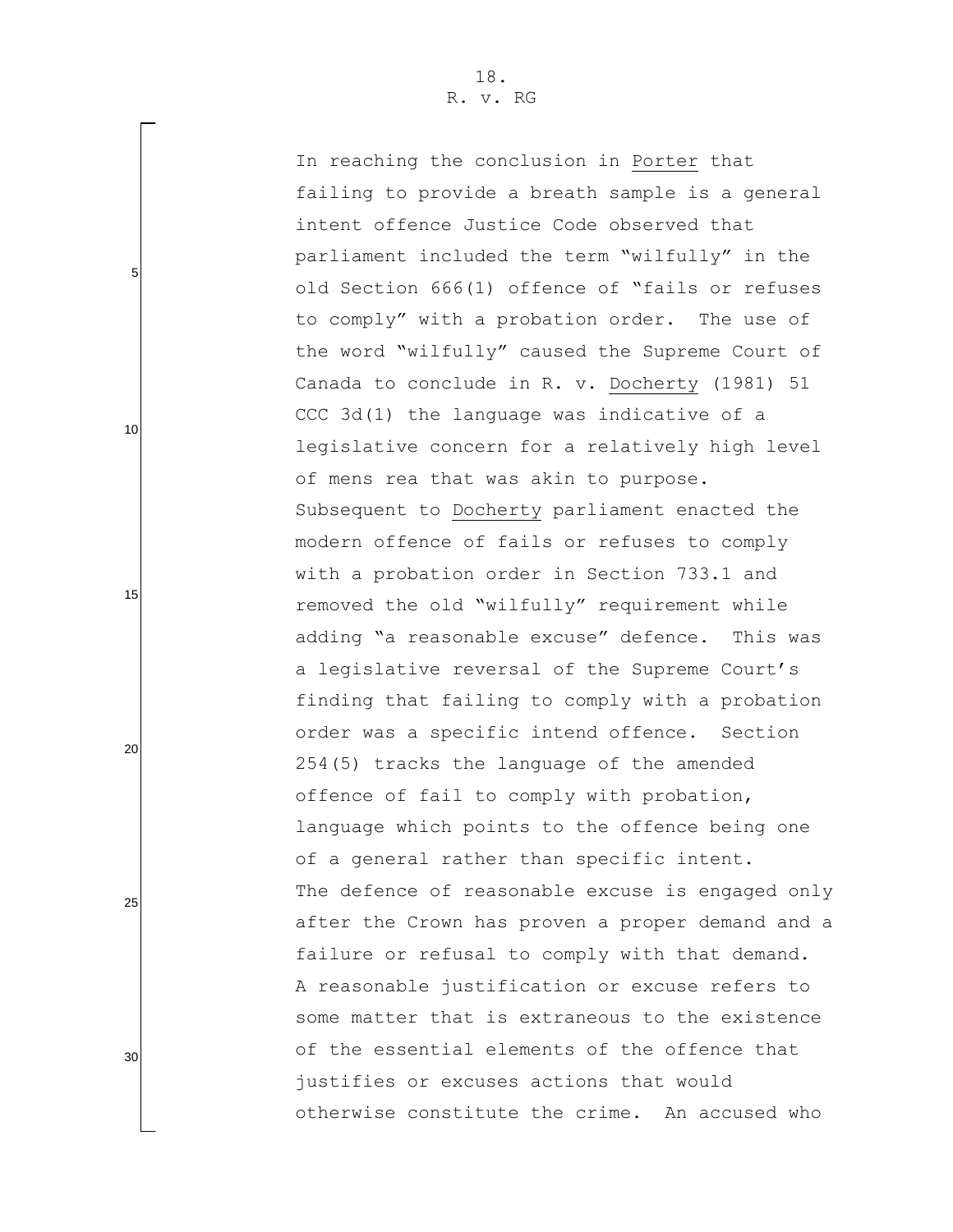relies on a reasonable justification or excuse admits that he committed the prohibited act with the requisite culpable mental state but argues that the circumstances in which he did so justify or at least excused what he did. A reasonable excuse may involve some circumstance which renders compliance with the demand either extremely difficult or likely to involve a substantial risk to the health of the person on whom the demand has been made. In Goleski the Supreme Court of Canada established that the accused must establish a reasonable excuse on a balance of probabilities.

I do not accept Ms. RG's evidence that she was incapable of providing a breath sample into the approved screening device for health reasons. I am not satisfied that a reasonable excuse has been established on the evidence. There is no evidence that the provision of a sample would involve a substantial risk to her health or that she was incapable of doing so.

This case involves a constructive rather than an express refusal. The Crown alleges that the accused feigned the attempts to provide a breath sample, that she understood the demand given, the consequences of refusing and intentionally failed to provide a proper sample. The defence submits that there was not a clear and unequivocal refusal. Because the matter involves a constructive refusal I must consider

25

20

5

10

15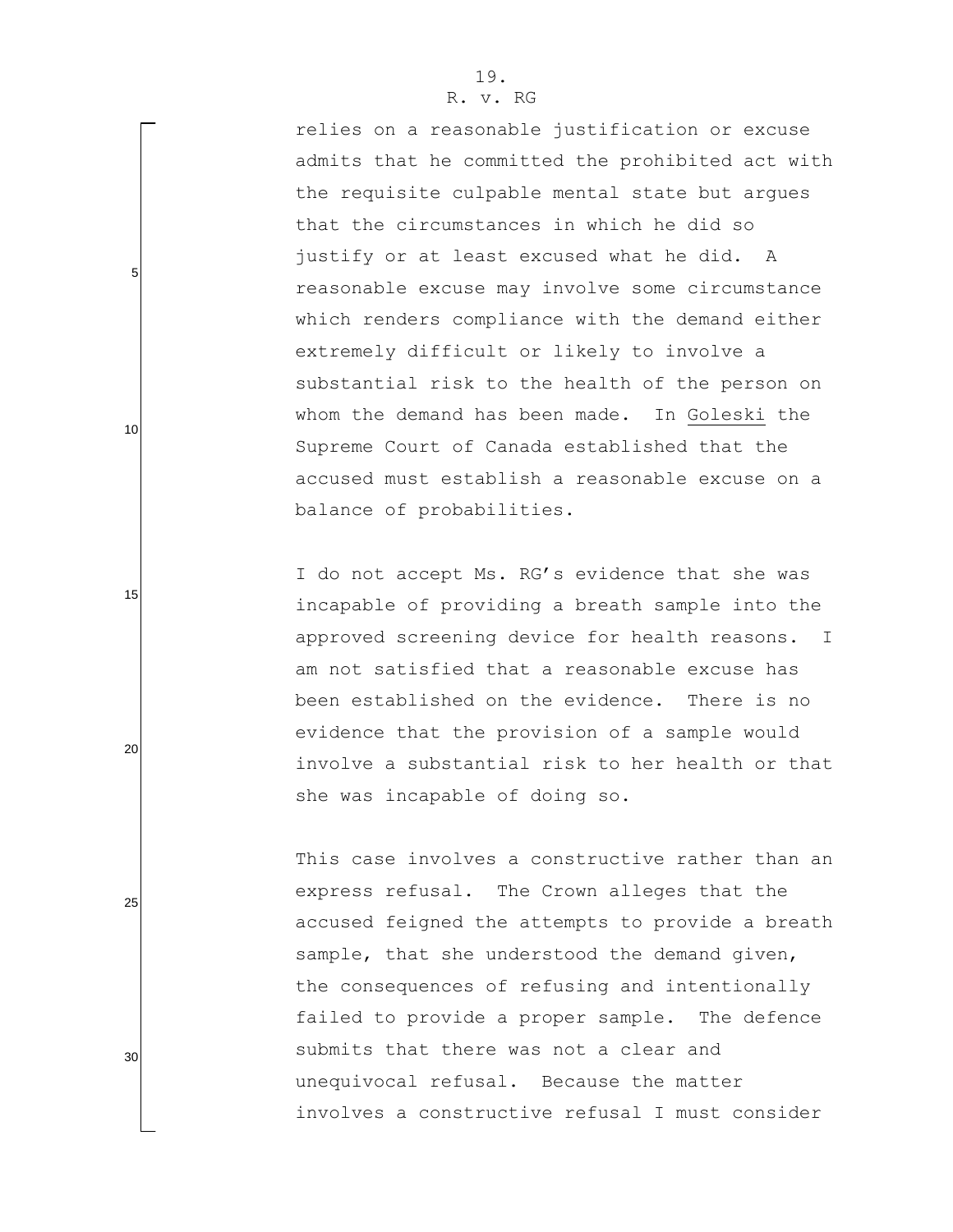all of the circumstances, including any explanation advanced at the time of the attempt or in court in determining whether the Crown has established the failure or refusal to provide a sample beyond a reasonable doubt and the necessary mens rea beyond a reasonable doubt.

Factors relevant to this determination include 1) the words and actions of the detainee from which the officer concluded that he or she intended to refuse to provide a sample, 2) the number of opportunities the officer provided to the detainee and the length of time over which the opportunities were provided or testing was conducted and the reasons of the officer for terminating the testing, 3) the instruction provided to the detainee by the officer, including any reference to the applicable law, how to provide the sample and whether the consequences of the failure were explained, including that it was a criminal offence to refuse and whether the detainee was told they were being given one last chance to provide the breath sample. Although a last chance warning is a factor for consideration there is not an obligation on the demanding officer in every case to tell the driver that it is his or her last chance to provide a suitable sample, 4) evidence of language difficulties or other problems that might interfere with the accused's understanding of instructions or warning by the officer, 5)the detainee"s state of intoxication

5

10

15

20

25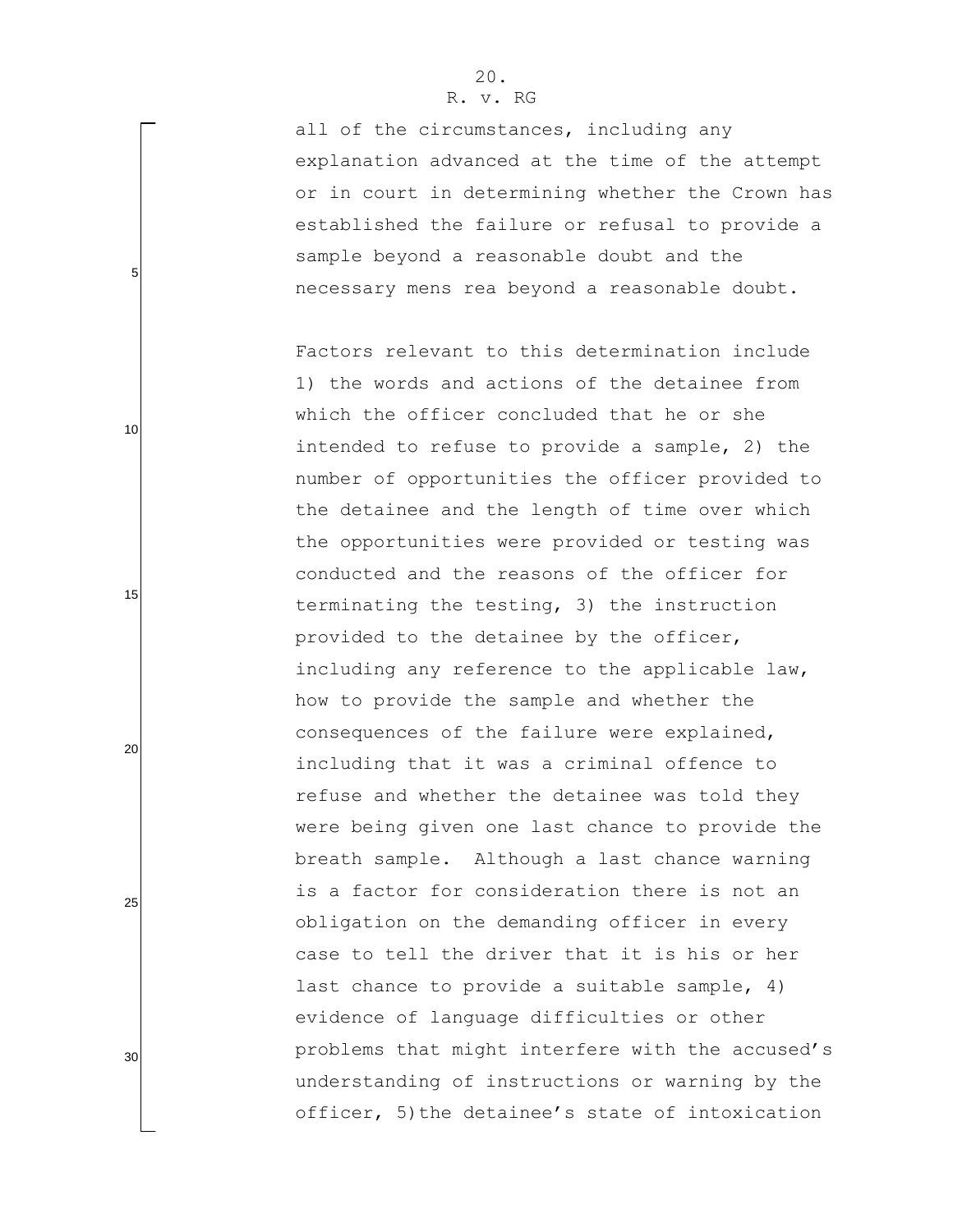5

10

15

20

25

30

and attitude, 6) the availability of the approved screening device and 7) where the detainee has been told that he or she has refused to provide a suitable sample and will be charged and indicates they want another opportunity, the time between being told of the charge and the offer and the number of opportunities to provide a breath sample and previous last chances offers and the manner in which the offer is made. Where the accused has made an offer to comply with the demand after an apparent refusal, the Court must consider whether the subsequent agreement is effectively part of a single transaction of the motorist responding to the demand and should consider whether the subsequent request to blow is genuine.(R. v. Tavangari [2002] OJ No.3173 at para 16, R. v. Grant, 2014 ONSC, 1479, at para 82)

In assessing the credibility and reliability of the witnesses on these issues I have considered and applied the principles of W.D., bearing in mind that exculpatory evidence can arise not only from the evidence of the accused but also from the witnesses called by the Crown. The Crown at all times bears the onus of proving the essential elements of the offence beyond a reasonable doubt. In deciding whether the Crown has proven the accused to be guilty beyond a reasonable doubt, I have approached the task as follows. If I accept as accurate evidence that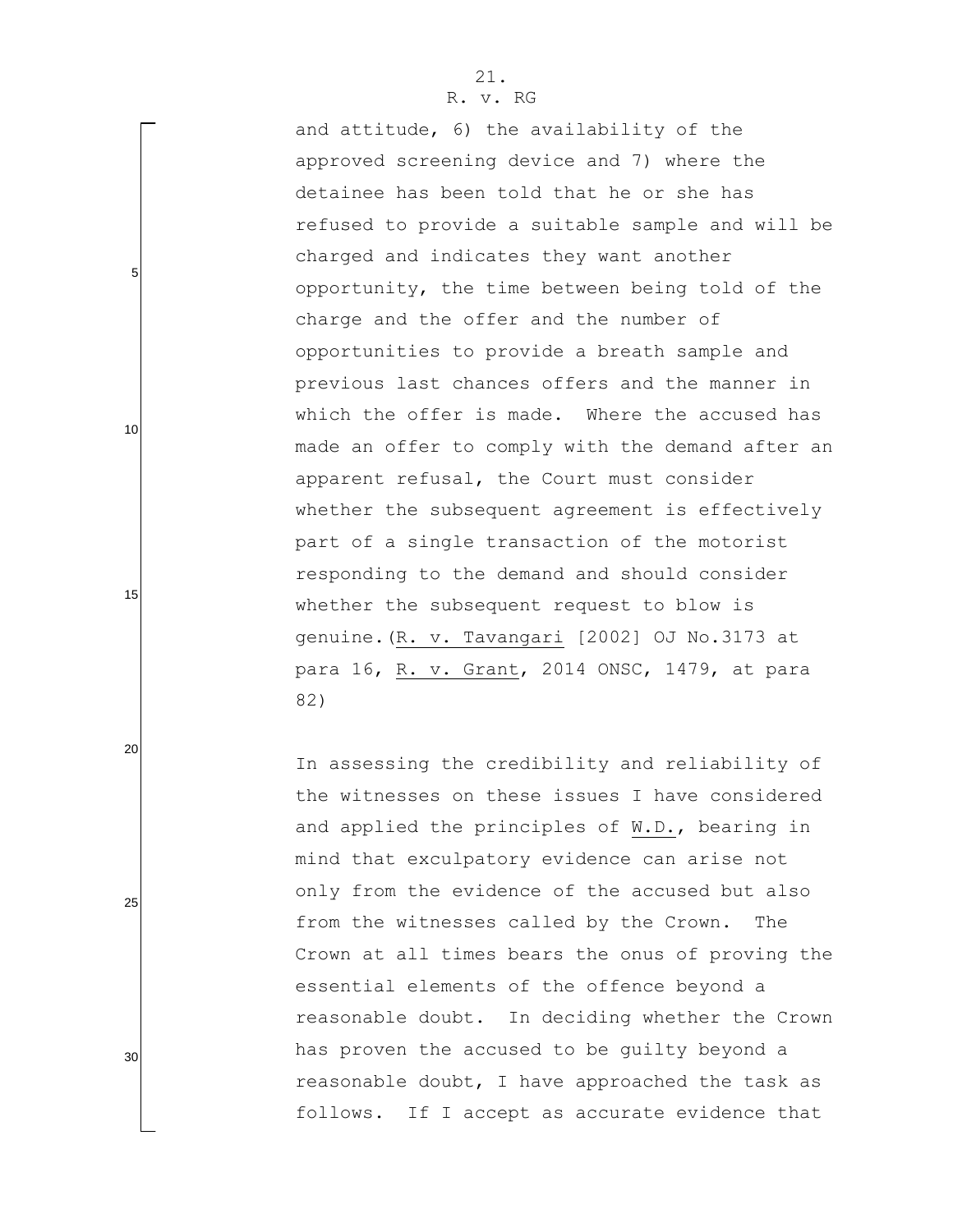cannot coexist with a finding that the accused is guilty, I must acquit. Secondly, if I am left unsure whether evidence that cannot coexist with a finding that the accused is guilty as accurate, then I have not rejected it entirely and I must acquit. Thirdly, even where evidence inconsistent with the guilt of the accused is rejected in its entirety the accused cannot be convicted unless the evidence that is given credit proves the accused to be guilty beyond a reasonable doubt.

## FINDINGS OF CREDIBILITY AND RELIABILITY

I do not accept the evidence of Ms. RG. There were numerous difficulties with her credibility, including inconsistencies regarding whether the police told her the reason why they were at her residence, she initially testified that the officers did not tell her why they were there and that she did not understand why she had to provide a breath sample, but a short time later she testified that the police did tell her the reason they were there, that they had received a call about an impaired driver I find that she knew why it was the police were asking her to provide a sample.

Secondly, I do not accept her indication that she was not drinking that night. It is contradicted by the evidence of Constable Macedo and Constable Morris that they smelled alcohol

25

5

10

15

20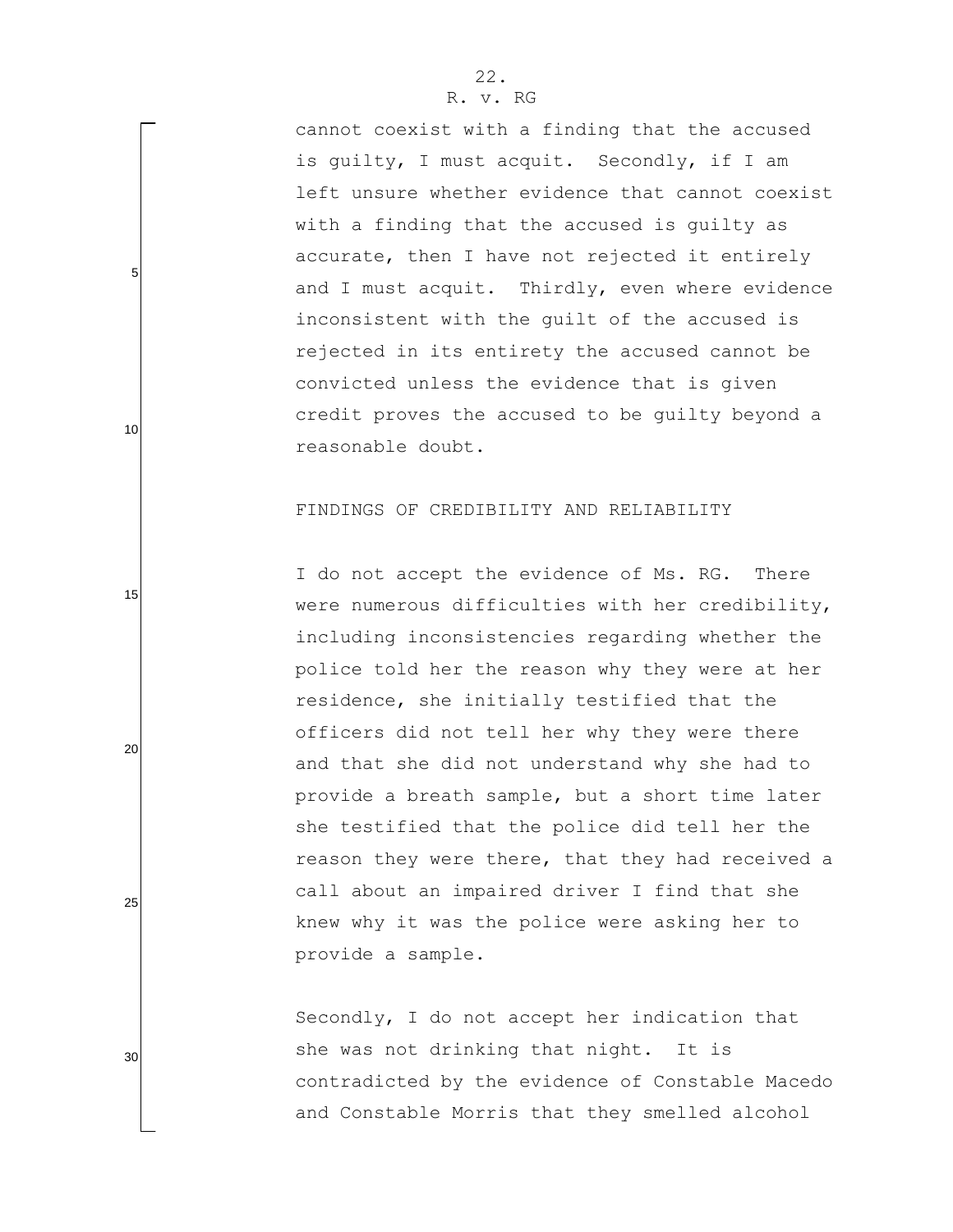coming from her breath. She suggested that the police may have been confused because of the smell of perfume or smoke. In my view it is not plausible that the officers would have confused smoke or perfume for alcohol. In addition, she showed other signs of intoxication, including red glassy eyes and behaviour as described by the officers as well as reflected on the in-car camera video that was on at the time that Ms. RG was placed in the rear of the cruiser.

Most significantly during her evidence Ms. RG provided three very different explanations as to why she could not provide a proper sample. She indicated she could not provide a proper sample because of problems with her throat, which evolved to a complaint of a history of bronchitis, suggesting she was physically incapable of providing a sample. She also said that she could not understand what she needed to do because she did not receive proper instruction and everything happened too quickly. And, finally, she initially suggested that she was not trying properly because she did not know the consequences of failing to provide a sample and that if she had, she would have provided a proper sample. This could be understood as an admission that she made a conscious decision not to provide the sample and is directly and materially contradictory to her other explanations that she was not capable of providing the sample or that she was trying to

5

10

20

15

25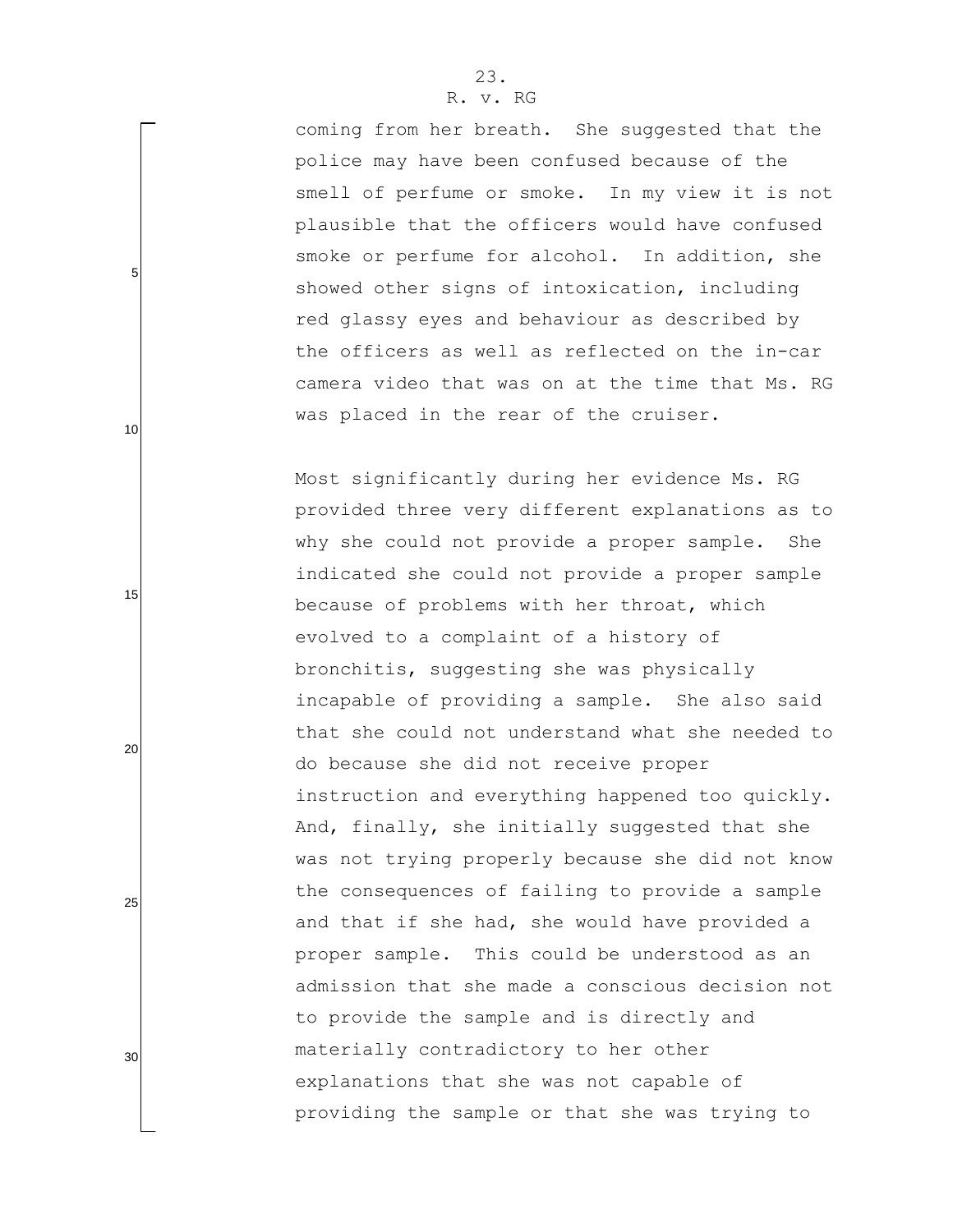5

10

15

20

25

30

do her best to blow but did not know how to properly provide the sample because of insufficient instruction.

In addition, I do not accept her evidence about the manner in which the police were behaving towards her. It is contradicted by the in-car camera video engaged by Constable Rudolf after she was arrested and placed in the rear of the cruiser. The in-car camera video shows the police interacting with Ms. RG in a professional manner and shows that it was Ms. RG that was emotional, angry and difficult at that point in time.

However, that does not end the determination of the issues. Her evidence, when combined with the evidence of the other witnesses in the case, including the other civilian witness called by the defence, the in-car camera video and the evidence of the officers leaves me in a state of reasonable doubt as to whether there was an unequivocal refusal. I have reached this conclusion for the following reasons. I am satisfied that initially Ms. RG was feigning her attempts to blow and was not properly trying to provide a sample. I reach this conclusion based on the evidence of Constable Macedo and Constable Morris that she was not forming a proper seal around the mouthpiece and was not providing a continuous sample. However, the entire transaction in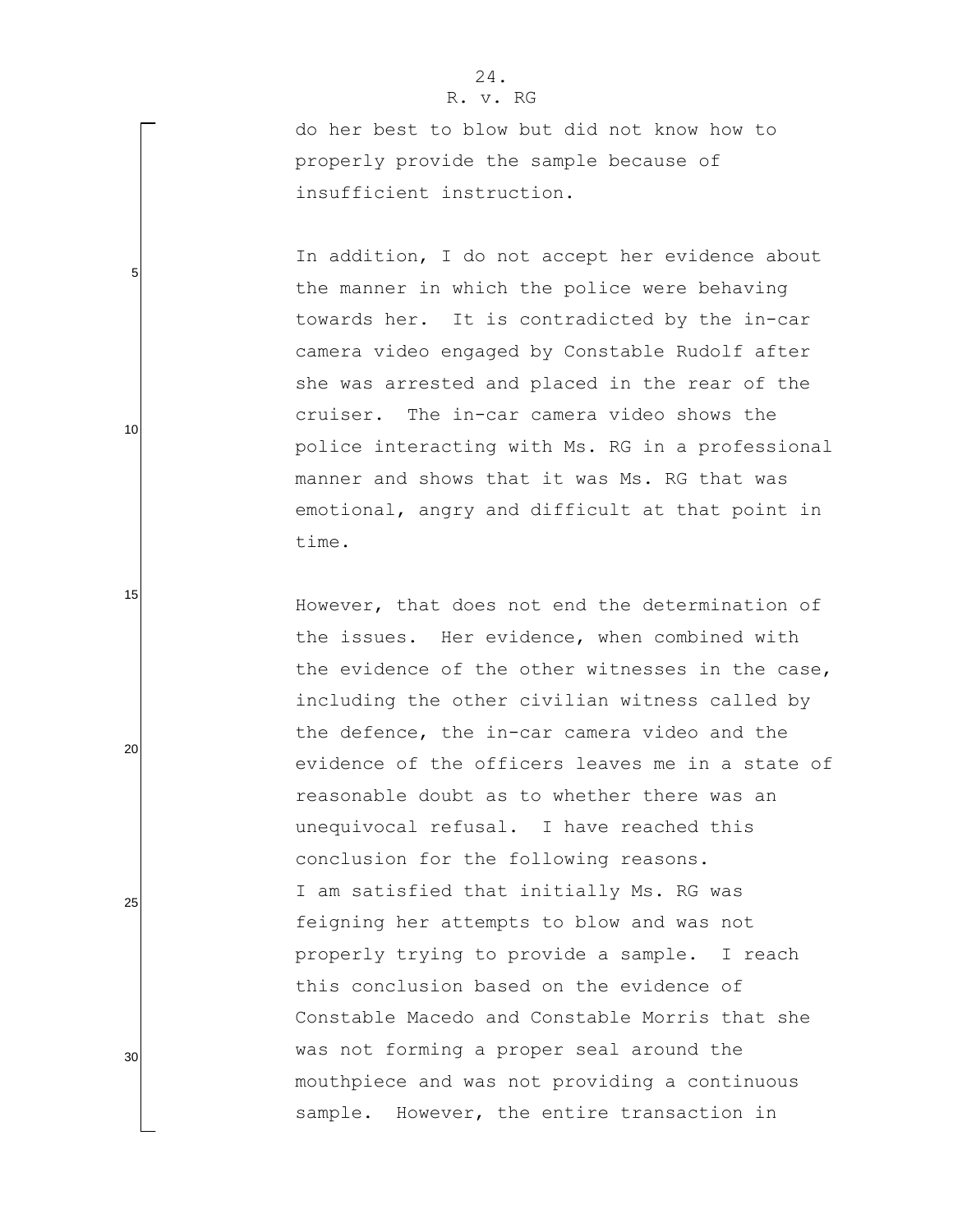those initial stages occurred very quickly. Approximately five minutes passed from the time that Constable Macedo first read the demand to Ms. RG, to the point that she was arrested and placed in the cruiser. I accept Constable Macedo"s evidence that Ms. RG was provided with six opportunities rather than four to provide a sample, however each opportunity occurred within a very short timeframe. Each attempt likely took only seconds. Ms. RG was angry, emotional and upset. And while I do not accept that the officers were swearing at her or overtly acting unprofessionally, I do accept that she was scared by what was occurring, given the number of officers present, the number of cruisers present, and that she was very emotional and may have perceived the officers to be acting aggressively towards her. This was also the perception of the other civilian witness called by the defence, whose evidence I found to be credible. He confirmed Ms. RG"s emotional state. Given the swiftness with which the events unfolded, in my view Ms. RG had little time to collect herself and to unequivocally refuse to provide a proper sample.

Although Ms. RG was told after four attempts that she would be given only two more attempts, I am not satisfied that Ms. RG was informed of the consequences of failing to provide the breath sample or that it was a criminal offence to fail to provide the breath sample. Constable

25

5

10

15

20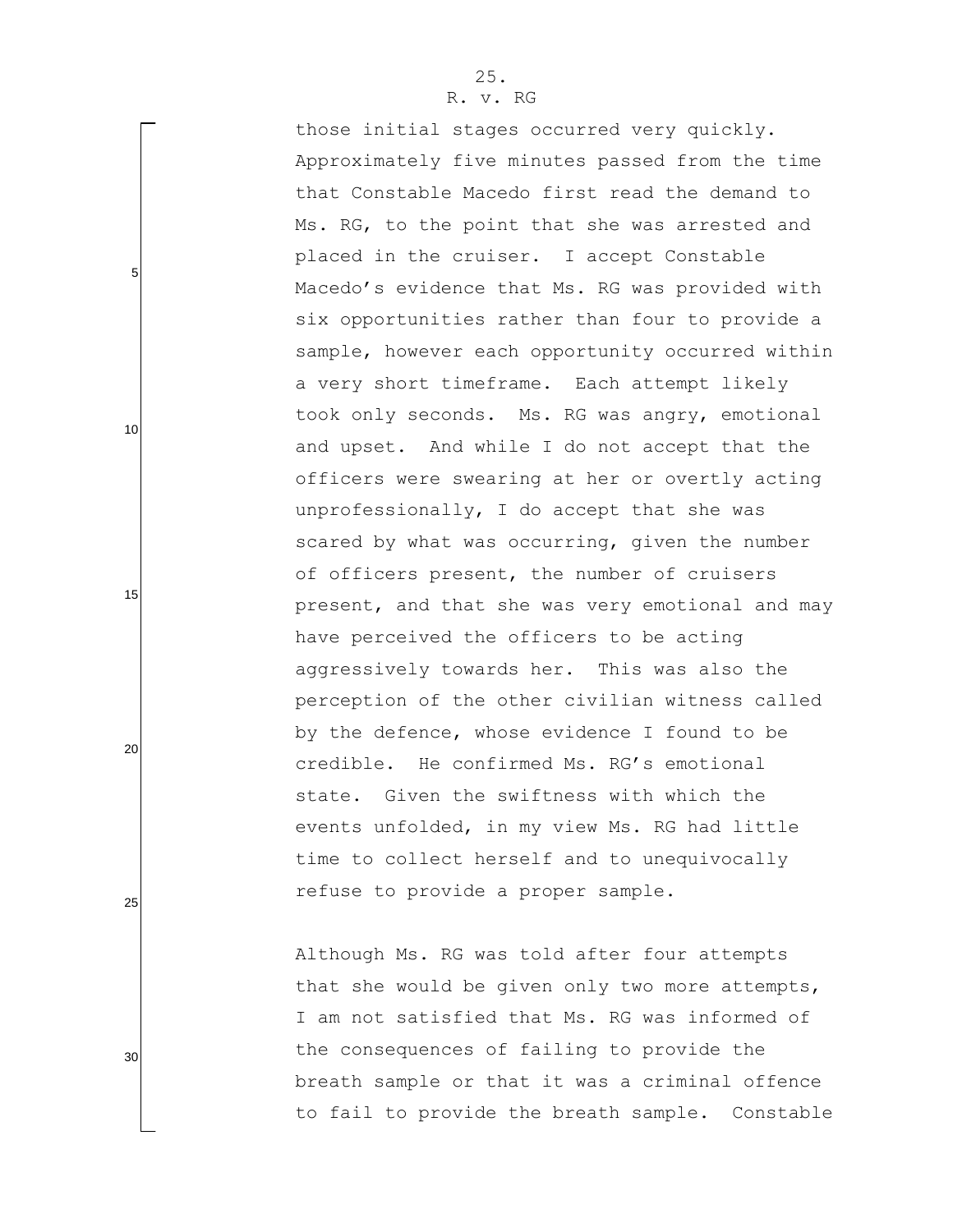5

10

15

20

25

30

Morris testified that he believed that Constable Macedo advised Ms. RG of the consequences, however Constable Macedo himself testified that he did not do so and Ms. RG indicated that she was not advised of the consequences of failing to provide a sample. Once Ms. RG was arrested and the seriousness of her circumstances were brought home to her, Ms. RG immediately requested another chance to blow, both prior to being placed in the cruiser and once in the cruiser. I accept the evidence of the civilian witness called by the defence that he heard Ms. RG crying and repeating that she wanted another chance. The in-car camera recording confirms that once in the cruiser she made repeated requests for another opportunity to blow, indicating "I do not mind blowing into anything. You want me to blow right now, I will blow." This was a very short time after the six attempts and, in my view remained part of the same transaction. I am satisfied that at this point, despite her earlier behaviour her requests were genuine.

Although perhaps not necessary to determine the matter and while I accept Constable Macedo's evidence that he gave six opportunities and told Ms. RG that she would only have two further attempts after the initial four, I do have some concerns about the reliability of his evidence as to the details of the explanations that were given during the course of his interaction with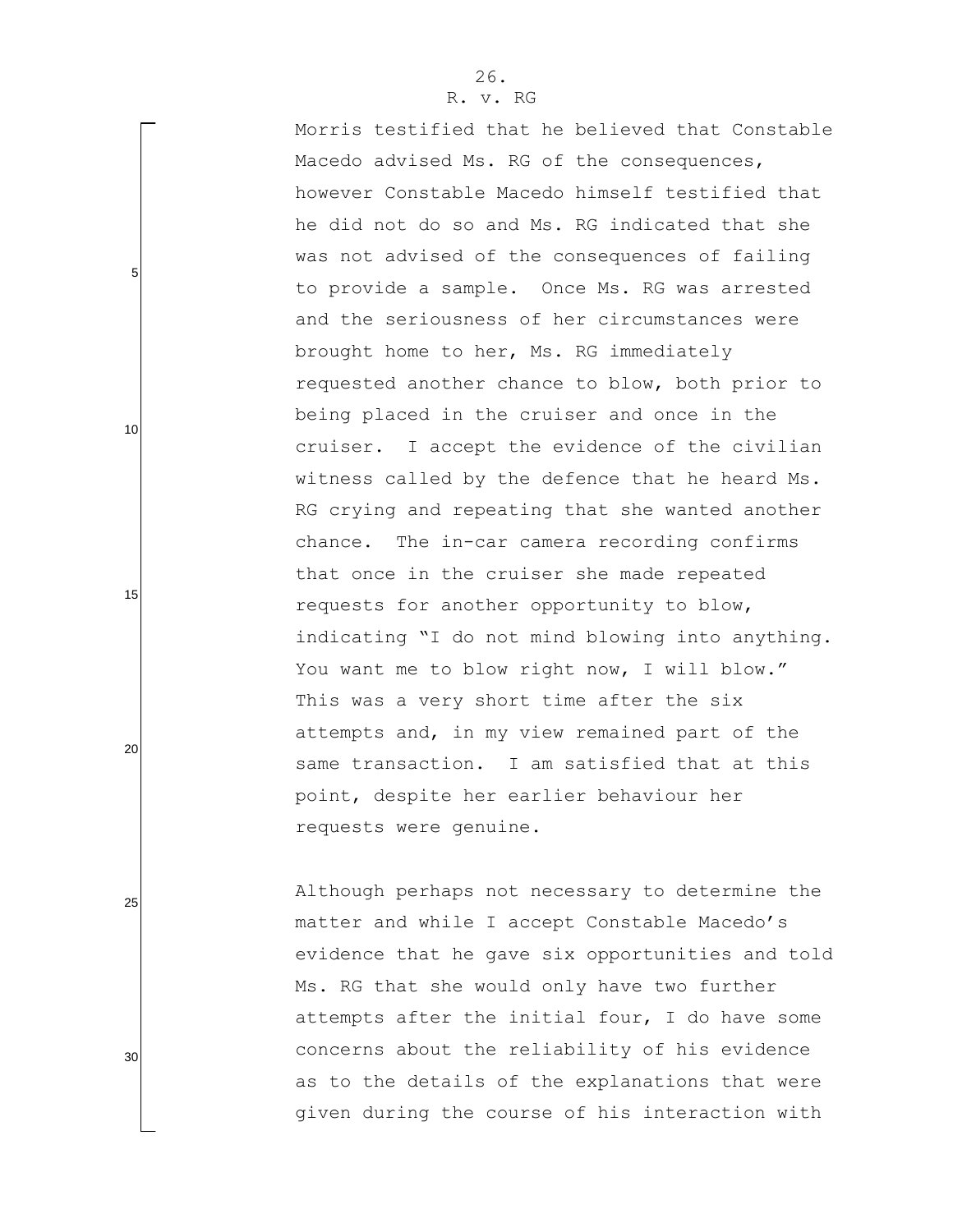Ms. RG. I have these concerns in part because Constable Macedo had no independent recollection of Ms. RG making a subsequent request upon arrest to be given another opportunity to provide a sample. This was a significant event in the course of the transaction and he had no recollection of it. It is something that clearly happened, based on the in-car camera video recording, which clearly shows her on the recording making those requests to provide a further sample.

In addition, the civilian witness called by the defence testified to hearing her crying and requesting to be given another opportunity. In addition, Constable Morris had no recollection of that taking place.

In all of these circumstances, because I am not satisfied that the Crown has proven the unequivocal refusal beyond a reasonable doubt, I have concluded that the accused must be found not guilty and the charge dismissed because the Crown has failed to establish an unequivocal refusal.

Before concluding, I must address the fact that the defence also alleged that Ms. RG"s rights under Section 7 of the *Charter* were breached because the police failed to utilize available in-car camera recording systems to record the transaction and that this failure deprived Ms.

25

5

10

15

20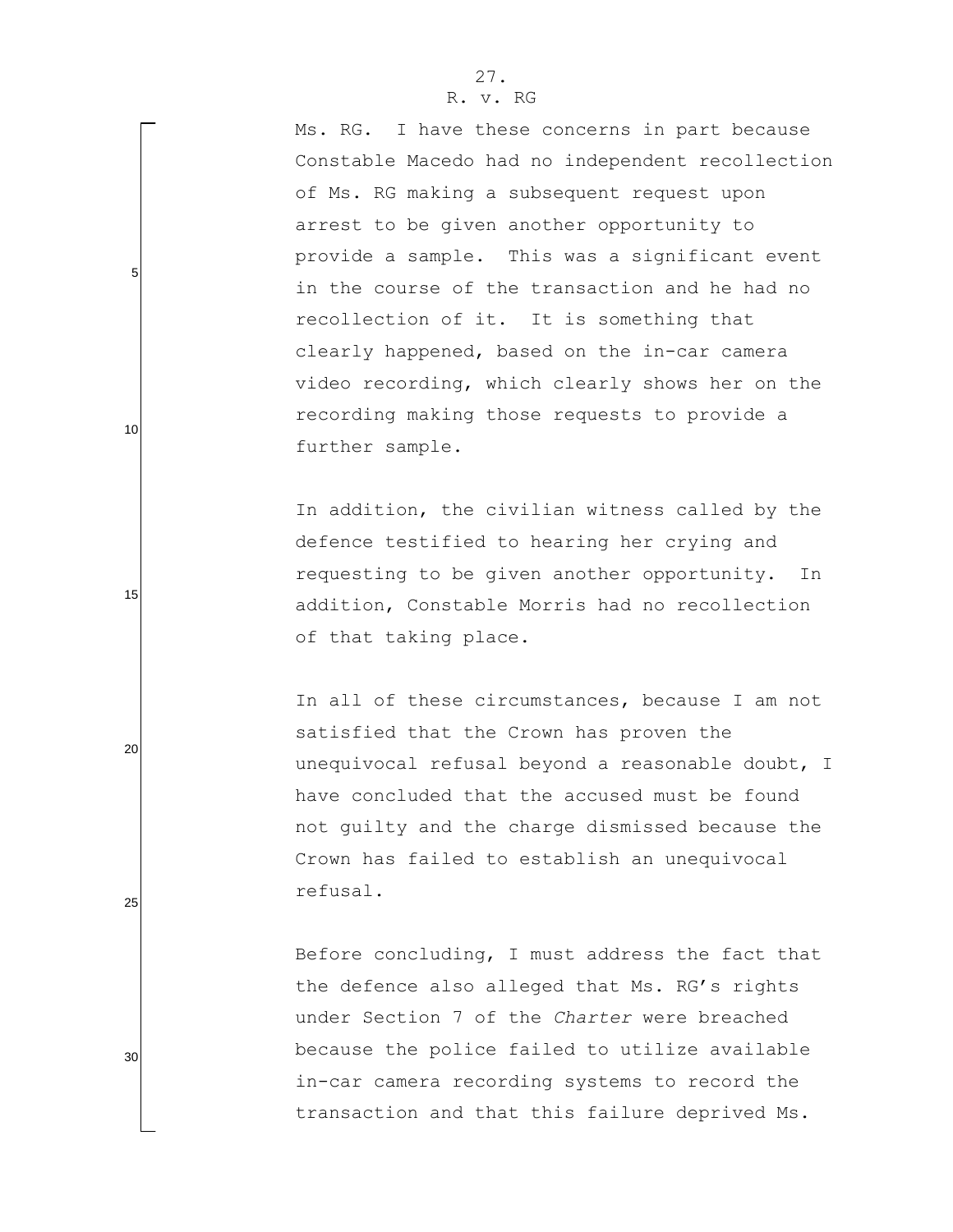RGof the opportunity to tender reliable evidence to defend herself, interfering with her right to a fair trial. The applicant sought exclusion of the failure or refusal evidence under Section 24(2) as a remedy.

Due to my findings that the Crown has not proven the essential elements beyond a reasonable doubt, it is not necessary that I determine the Section 7 application. However, in my view the failure of five officers at the scene who had arrived in separate cruisers with five separate recording devices to ensure that at least one in-car camera audio/video system was activated at the scene to record an impaired driving investigation and ASD testing at least on audio if not video is deserving of comment.

Constable Macedo, Constable Morris and Constable Rudolf each indicated that they simply forgot to engage the in-car camera recording, noting that unlike many impaired driving investigations, this case did not involve the activation of emergency lights to pull the car over so it did not happen automatically.

It was Constable Macedo and Constable Morris that were the investigating officers dealing most directly with Ms. RG. They knew when they arrived on the scene that they were investigating an allegation of impaired driving. An in-car camera system has the ability to

25

5

10

15

20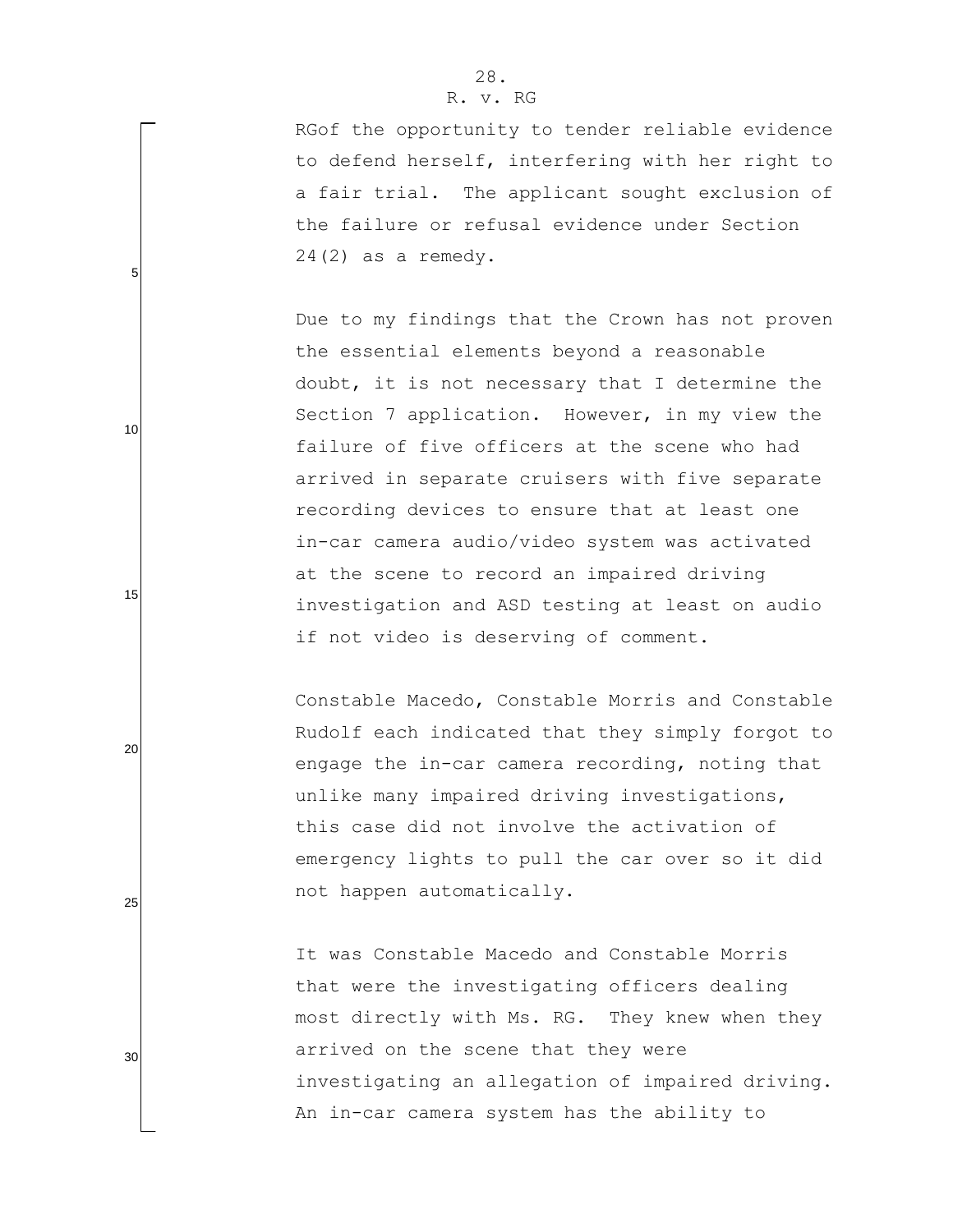create reliable evidence of what has transpired during an impaired driving investigation and, where as in this case there is an allegation of failing to provide a breath sample, it has the potential to record the actual *actus reus* of the offence. In this case there was an allegation of constructive refusal and a recording of exactly what happened during these attempts to obtain a breath sample into the device would have been extremely helpful in determining whether there was an unequivocal refusal. It would be the best evidence. Clearly, where there is a dispute as to whether or not an accused was given a sufficient opportunity to provide a sample into an ASD and whether the accused has made bonafide efforts to provide a sample in the context of an alleged failure to provide a sample into an approved screening device an in-car camera video could be critical to the determination of the issues. The potential value of such evidence became apparent on the facts of this case. As noted, neither Constable Macedo nor Constable Morris had any memory of Ms. RG requesting a further opportunity to provide a sample following her arrest. The in-car camera recording that was engaged by Constable Rudolf"s cruiser clearly established that she did, something a Court might have concluded never happened but for the recording.

Each of the five York Regional Police marked

30

5

10

15

20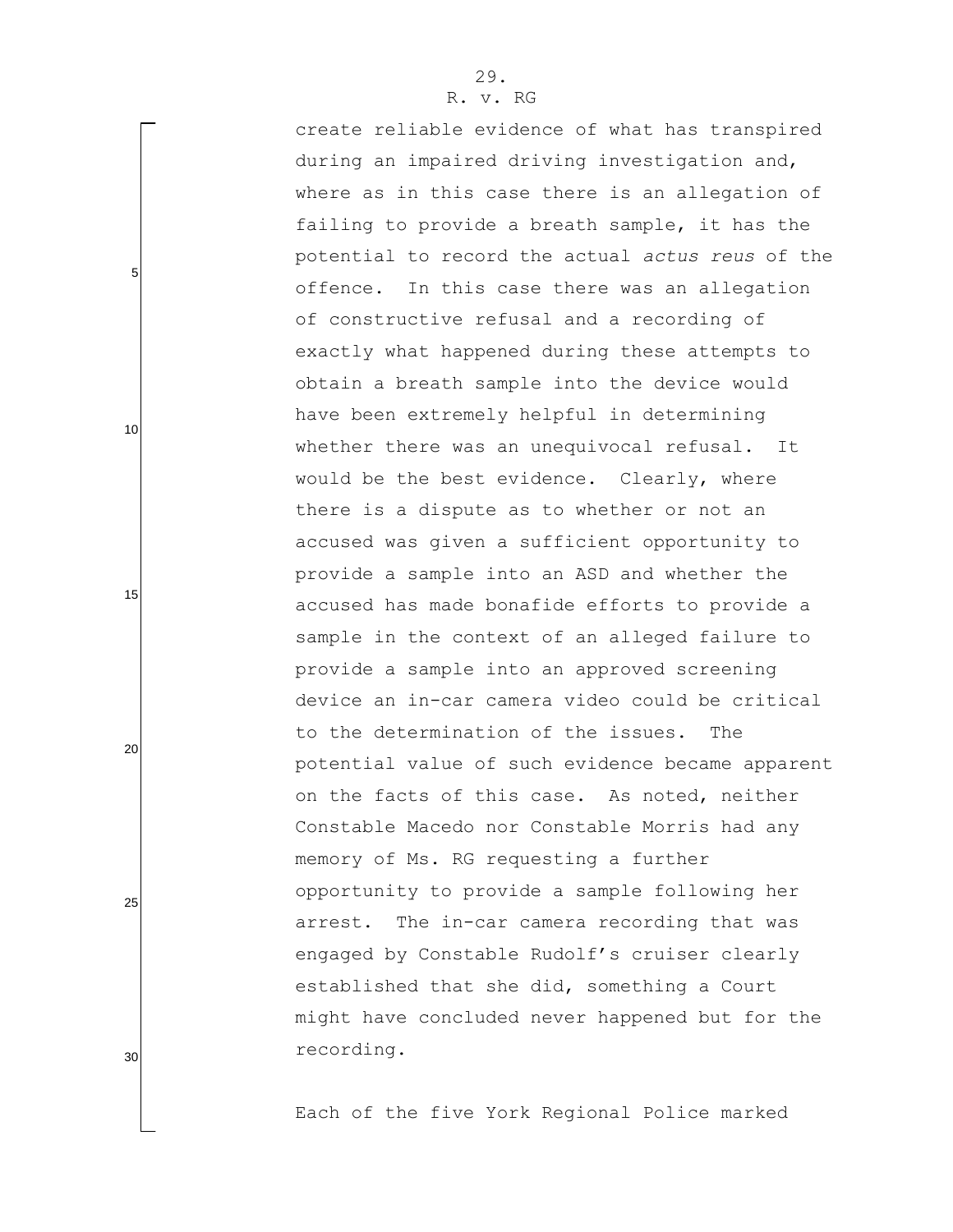cruisers involved in this case were equipped with an in-car camera recording system. There is a York Regional Police policy in place. While recognizing it is an agency policy and not a legal requirement, nonetheless the policy provides that the in-car camera system should be used to record significant events, including impaired driving investigations, when conducting approved screening device interviews and field sobriety tests. The policy also provides that the in-car camera system should be used where, based on the officer"s experience and judgment, an audio/visual record of the event would be beneficial to the investigation.

The fact that five officers forgot to turn on the in-car camera recording system is concerning. All that needs to be done is for the officers to push a button to activate the recording system. Given the potential significance of such evidence and the availability of the in-car camera system in an impaired driving investigation such as the present one, engaging the in-car camera system and thereby creating an audio and video recording or at least an audio recording should be routine. It should be a routine investigative step and the failure to do so would be comparable to an officer forgetting to take notes of their involvement in an investigation at this point in time, given the widespread use of in-car camera systems.

15

20

10

5

30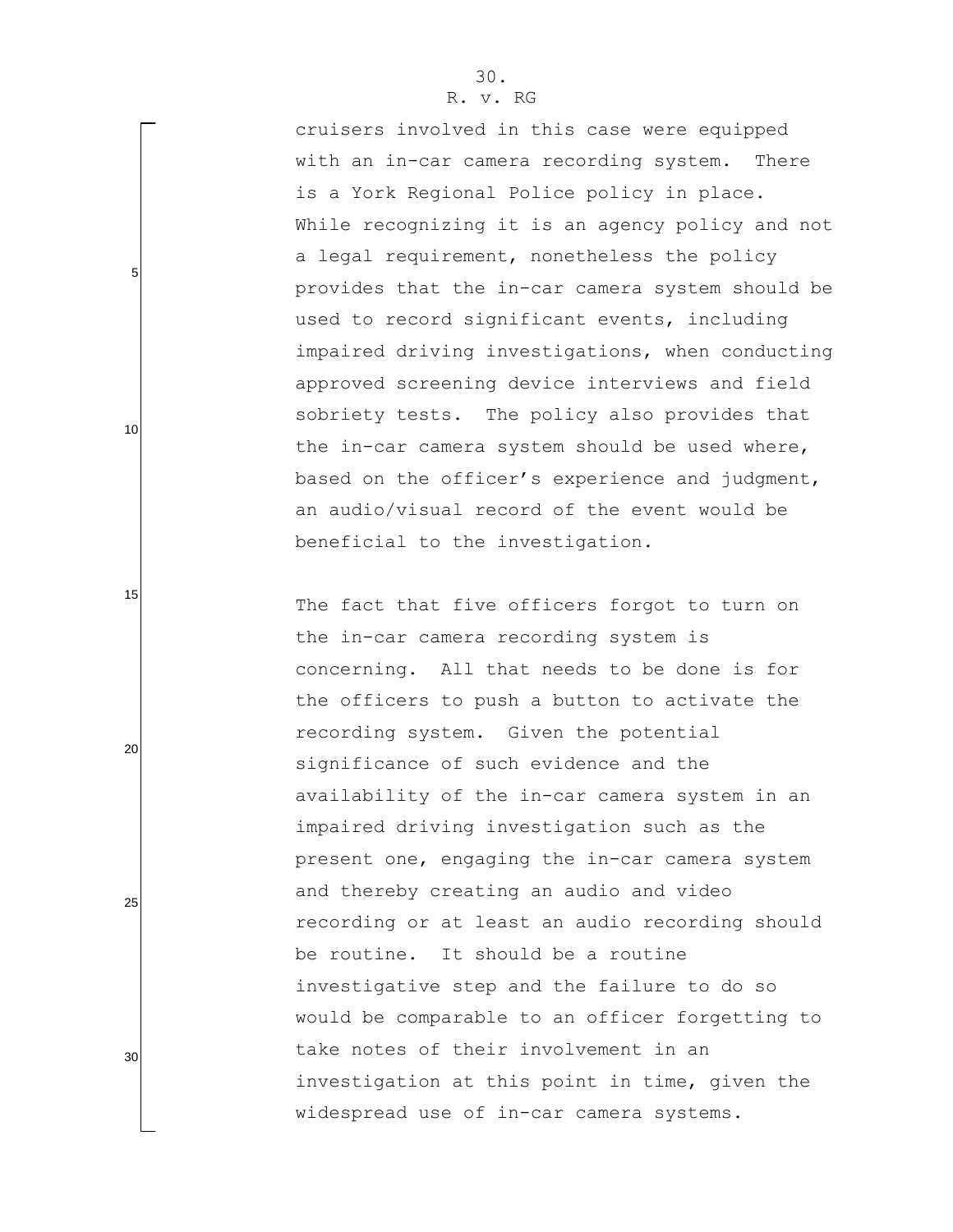5

10

15

20

25

30

| I recognize there is no obligation on the police |
|--------------------------------------------------|
| to create evidence and that is not the law and,  |
| as noted, there is no requirement for me to      |
| determine the Section 7 issue in this case.      |
| But, in the future officers need to be diligent  |
| to ensure that where there is a recording system |
| available to capture events such as the          |
| provision of samples into an approved screening  |
| device in the context of a known impaired        |
| driving investigation, steps should be taken to  |
| ensure that the in-car camera system is          |
| activated where practical and possible.          |

In all the circumstances in this case, for the reasons set out, there is a finding of not guilty.

MR. GENIS: Thank you very much, Your Honour. I thank my friend.

#### \*\*\*\*\*\*\*\*\*\*

## FORM 2

I, Helena Tsapoitis Barbesin, certify that this document is a true and accurate transcript of the recordings of Regina v. RG in the Ontario Court of Justice held at 50 Eagle Street, Newmarket, Ontario, taken from recording No. 4911\_204\_20180619\_090641\_\_6\_HENSCHMA.dcr which has been certified in Form 1.

*October 29, 2018 Helena Tsapoitis Barbesin* 

Date Signature